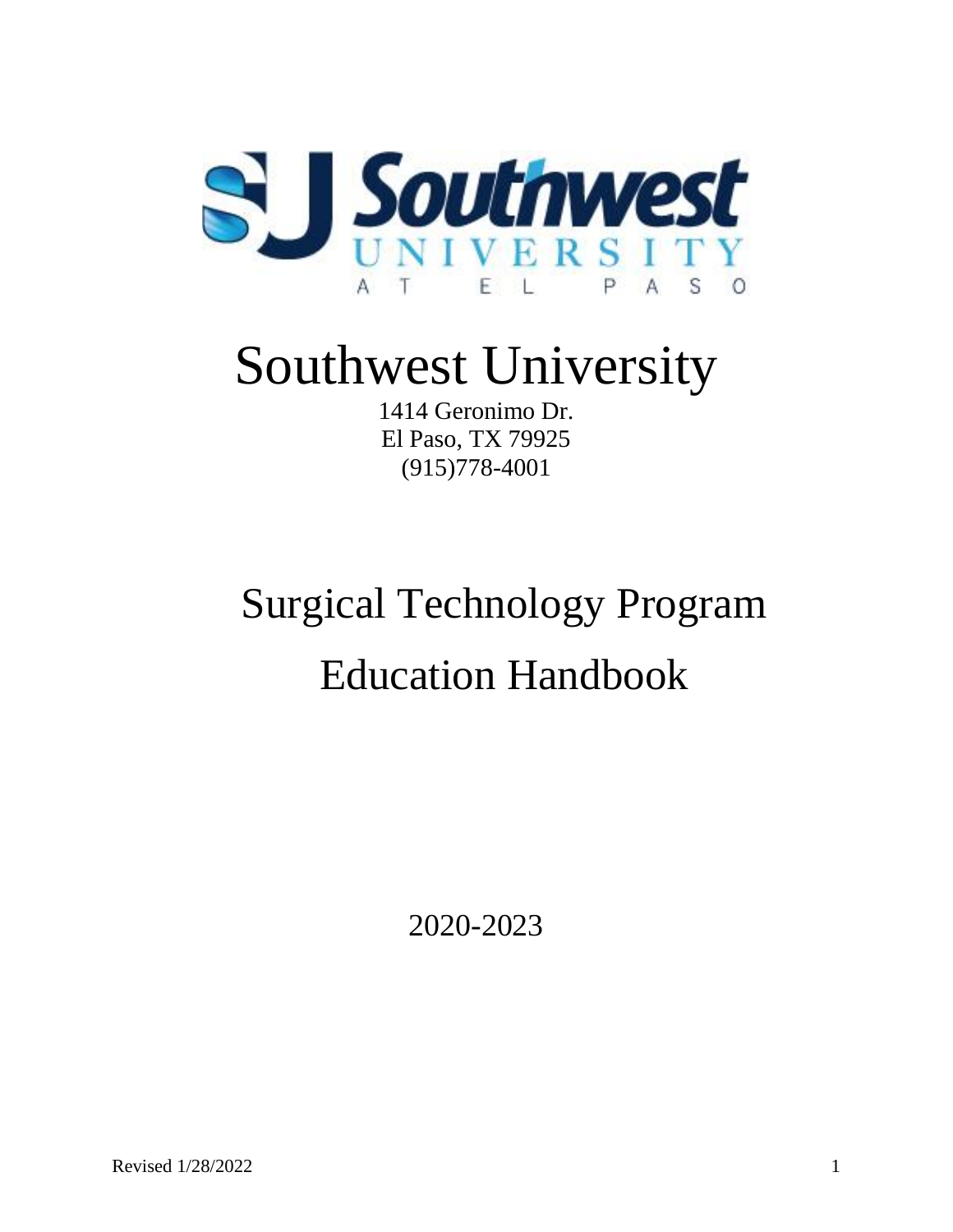### **Table of Contents**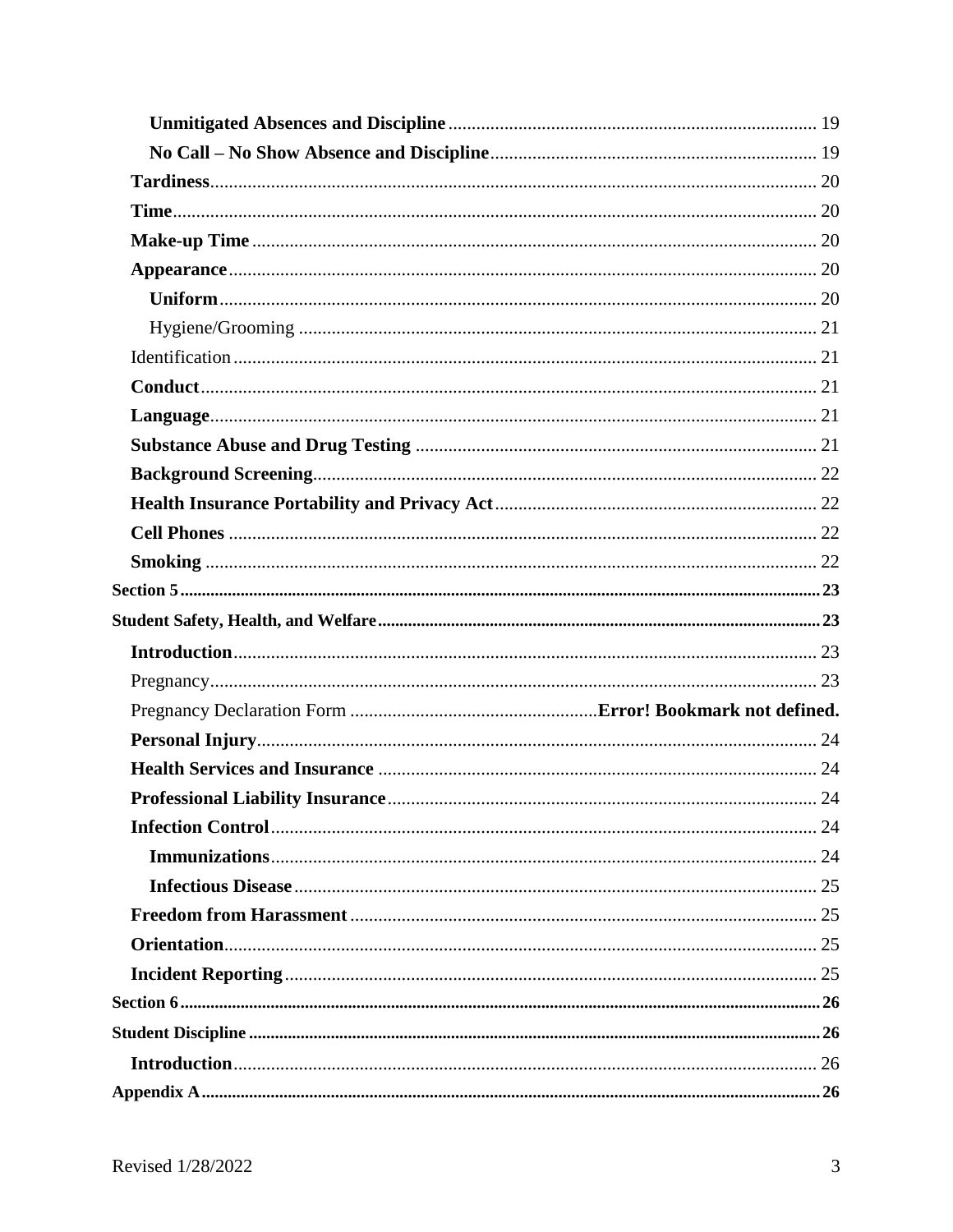| To maintain the highest standards of professional conduct and patient care. 27<br>1.                              |
|-------------------------------------------------------------------------------------------------------------------|
| To hold in confidence with respect to the patient's beliefs, all personal matters. 27<br>2.                       |
| To respect and protect the patient's legal and moral rights to quality patient care27<br>3.                       |
| To not knowingly cause injury or any injustice to those entrusted to our care<br>4.                               |
| 5.<br>To work with fellow technologists and other professional health groups to promote harmony                   |
| 6.                                                                                                                |
| 7.                                                                                                                |
| To maintain and practice surgical technology willingly, with pride and dignity. 27<br>8.                          |
| 9.                                                                                                                |
| To adhere to the Code of Ethics at all times in relationship to all members of the health care<br>10.<br>team. 27 |
|                                                                                                                   |
|                                                                                                                   |
|                                                                                                                   |
|                                                                                                                   |
|                                                                                                                   |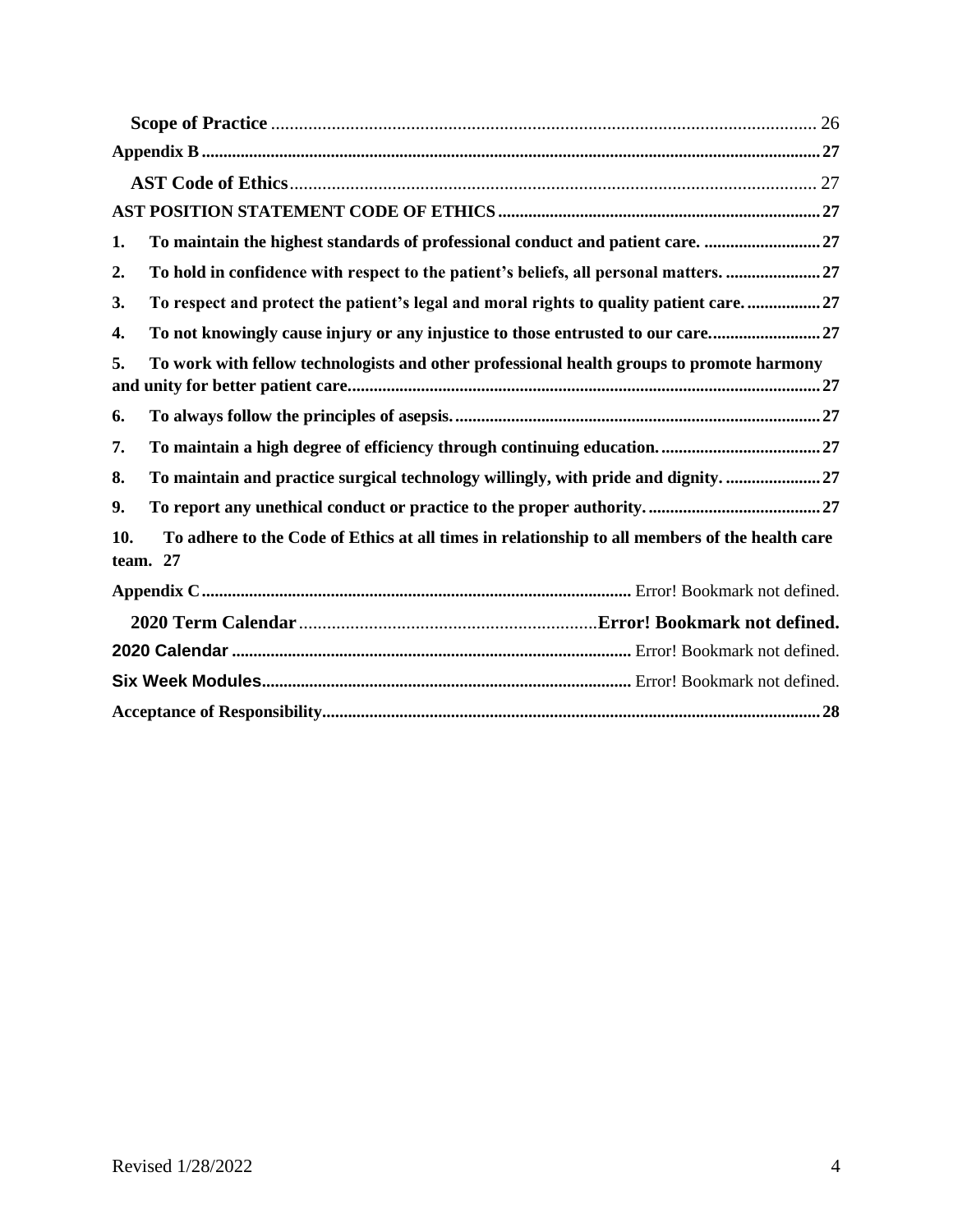## **Section 1 Introduction**

<span id="page-4-1"></span><span id="page-4-0"></span>To assure effective clinical education in the AAS Surgical Technology program at Southwest University, each student, clinical instructor, clinical coordinator, and program director participating in clinical education must have a full understanding of his/her responsibilities and the considerations involved.

 This handbook is designed to provide students, clinical instructors, and clinical coordinators with information regarding the expectations and policies, and procedures relevant to clinical education. It is meant to assist all of these individuals as they work together to provide and/or receive appropriate, effective clinical experience to assure students make progress toward the goal of becoming competent sonographers.

 This Handbook may not be considered a complete statement of all policies at Southwest University or the AAS Surgical Technology program. Additional information is provided in the Southwest University Catalog and the Student Program Handbook.

 This Handbook may be amended at the discretion of the AAS Surgical Technology program or Southwest University. Students will be provided with written notification of any changes. You are encouraged to keep any notifications of change with the Handbook.

### <span id="page-4-2"></span>**Mission**

**The mission of Southwest University at El Paso is to provide exceptional career and technical training, promote intellectual growth, critical examination and informed understanding through general education, and a commitment to educational excellence strengthened by quality instruction, a positive learning environment, and the integration of emerging technologies to enable students to achieve their potential, participate in new employment opportunities and continue to be lifelong learners.** 

The Surgical Technology program of Southwest University at El Paso is committed to excellence in education demonstrated by providing a comprehensive entry-level education program to students through quality didactic and clinical instruction in the general learning concentration of surgery. The Surgical Technology program supports the vision, values, and mission of Southwest University at El Paso which value the importance of education, knowledge acquisition and love of learning, through a well-rounded program through classes in didactic theory, application and practice of skill sets in the laboratory environment, and integration of didactic theory and acquisition of performance objectives in the clinical setting, bringing as a culmination for the student the opportunity to obtain a Certification for Surgical Technology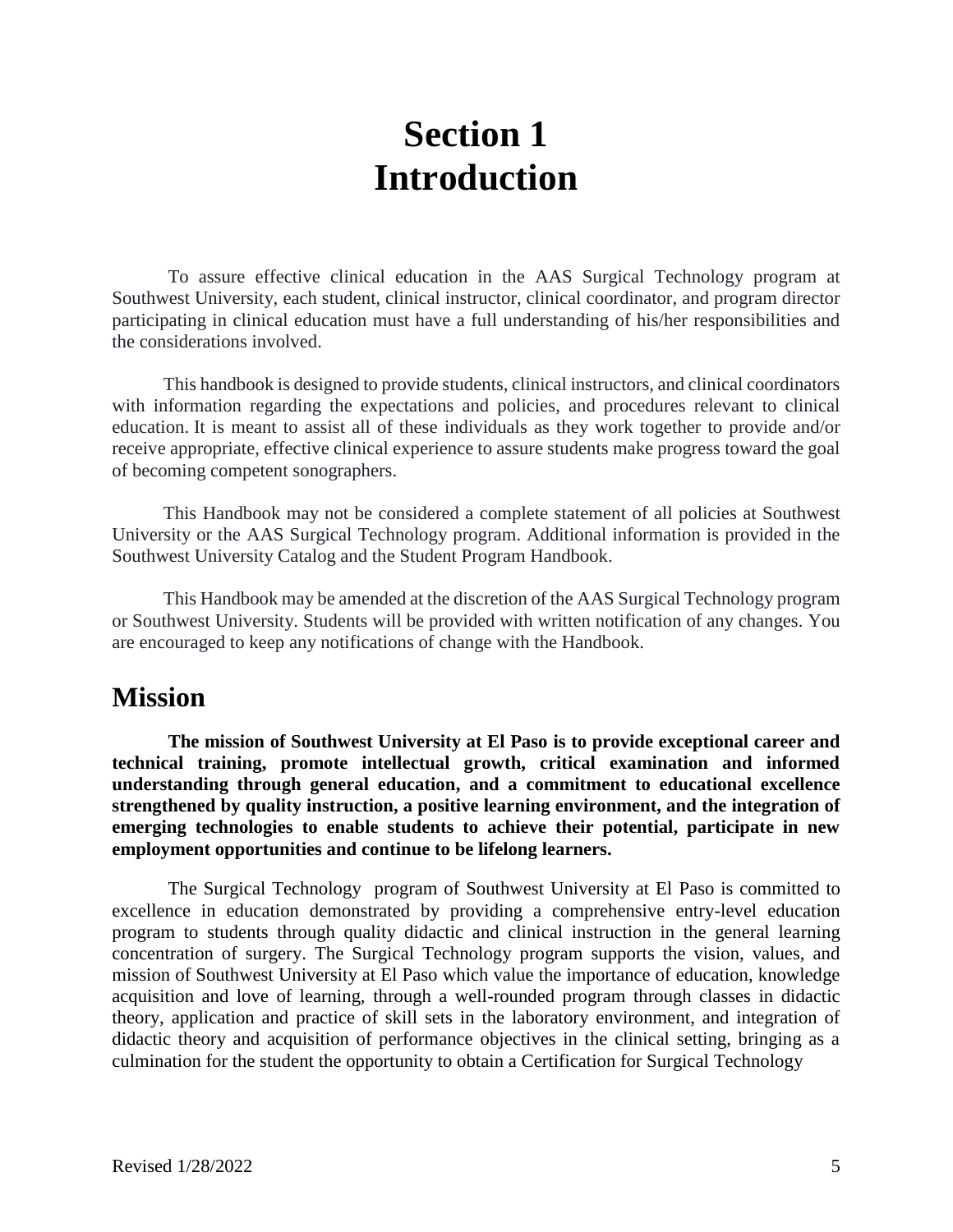### <span id="page-5-0"></span>**Goals**

The goals of the Southwest University Surgical Technology Program which value the importance of education, knowledge acquisition and love of learning, as well as encouraging students in their recognition and responsibilities as members of society.

#### <span id="page-5-1"></span>**Clinical Education**

Clinical education is an integral part of the professional education of Surgical Technology. The Program's mission could not be achieved without it. During clinical education, students will apply the knowledge and skills acquired through classroom and laboratory study on campus in medical settings where they have the opportunity to work with actual patients under the supervision of qualified professionals. Through this well supervised "hands-on" experience, students develop competence and prepare to assume professional responsibility.

 During clinical assignments, students need to remember that the Operating Room is a service department. It exists to provide service to patients, medical staff, and the community. When students participate in clinical education in any of the program's recognized facilities, they assume all of the responsibilities of a health care professional. Practicing procedure and patient care skills to gain competence and proficiency is important, but students will also be providing service to patients. Improving knowledge and skill are important components of clinical education, but significant attention will also be given to the demonstration of professional attitude, professional conduct, appropriate and effective interpersonal skills, and responsibility and dependability.

 While at an assigned facility, students are first students of Southwest University and second, guests of that particular clinical education setting. Students are expected to follow the rules and protocols of Southwest University and the assigned facility unless they conflict with Southwest University or Program policy.

### <span id="page-5-2"></span>**Accreditation**

SouthWest University El Paso is fully accredited by Accredititng Bueau of Health Education Schools (ABHES)

The Surgical Technology Program of SouthWest University received initial accreditation from Accredititng Bueau of Health Education Schools (ABHES) (2022) and currently has continuing accreditation status. Accreditation exists to establish, maintain and promote appropriate standards of quality for educational programs. These standards are used for the development, evaluation and self-analysis of Surgical Technology Programs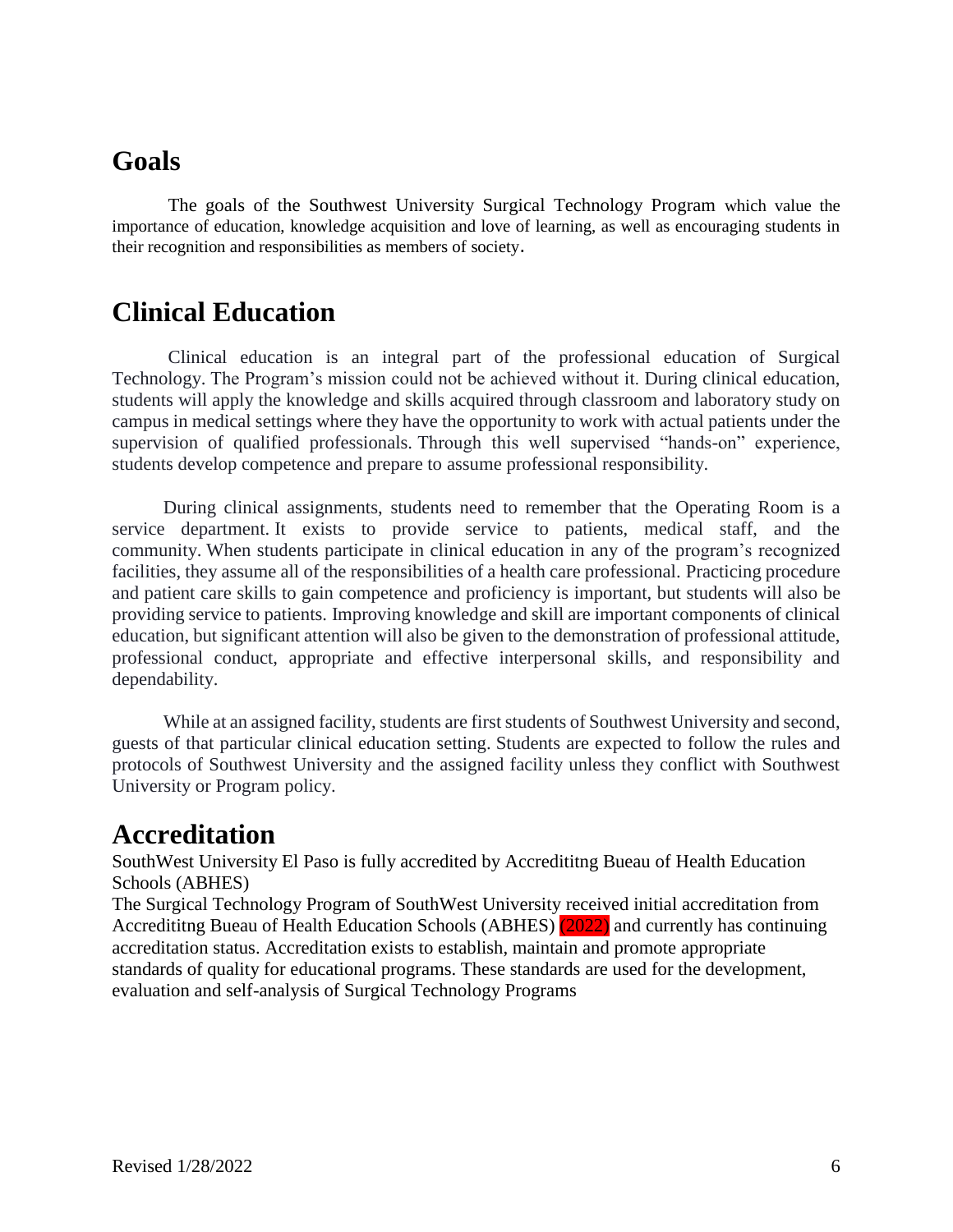### <span id="page-6-0"></span>**Certification**

A surgical technologist who is certified by the NBSTSA provides evidence to employers, other health care professionals and the public that the certified individual has met the national standard for the knowledge that underlies surgical technology practice. Certified surgical technologists demonstrate mastery of a broad range of knowledge of surgical procedures, aseptic technique, and patient care by successfully completing the surgical technology certification examination. Certification by the NBSTSA is nationally recognized .

The procedure for applying for certification will be distributed during the last semester. **National Board of Surgical Technology and Surgical Assisting 6 West Dry Creek Circle, Ste. 100 Littleton, CO 80120 [www.nbstsa.org](http://www.nbstsa.org/)**

A surgical technologist who is certified by the NCCT provides evidence to employers, other health care professionals and the public that the certified individual has met the allied health professional for the knowledge that underlies surgical technology practice. Surgical technologists are allied health professionals who are responsible for various tasks pre, intra, and post operatively. They maintain asepsis during surgery, anticipating the surgeon's needs while remaining attentive to all aspects of the surgical procedure to ensure a safe environment for the patient.

> National Center for Competency Testing 7007 College Blvd Suite 385 Overland Park KS 66211 <https://www.ncctinc.com/>

### <span id="page-6-1"></span>**Professional Membership**

Students are eligible for membership in the Association of Surgical Technologists upon enrollment in the program. During the final semester of the program, the student will become members of the Association of Surgical Technologists for a variety of reasons. First, joining as a cohort, each individual student will be eligible for discounts on the national certification exam.

Next, the student will have access to student resources such as articles and conference information. Lastly, to promote the ideology of a lifelong learner, the student will now have access to continuing education articles, events and information. Applications for membership

will be distributed during the program. **Association of Surgical Technologists 6 West Dry Creek Circle, Ste. 200 Littleton, CO 80120 [www.ast.org](http://www.ast.org/)**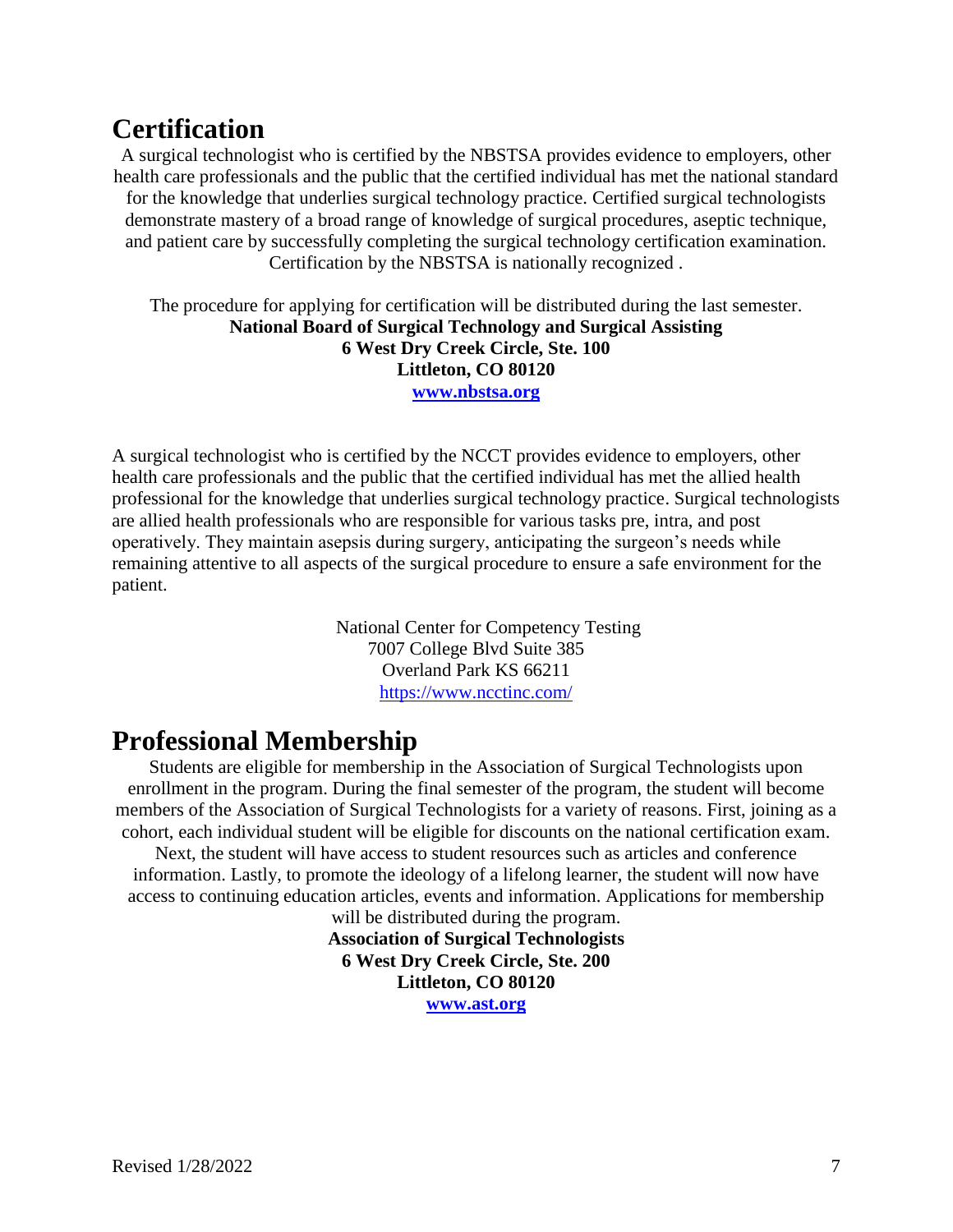### <span id="page-7-0"></span>**Faculty and Administration**

The faculty and administration are here to support students' efforts to become competent Surgical Technologist and to help them achieve high levels of success.

- President/ CEO Ben Arriola, BS • Vice President/School Director Marisol Gutierrez, BBA, MSEd CCA • Vice President/Academic Dean Jeremy Burciaga, MPA • Associate Dean Javier A. Gutierrez, MD • Director of Surgical Technology Amalia Gutierrez, BAS, CST/CSFA • Instructor Jesus Melendez, BS, CST • Instuctor **Armando Cano, BS.CST** • Clinical Coordinator Instructor Magdalena Silva Gonzalez , CST • Adjunct coordinator Vanessa Ramierz, CST • Adjunct coordinator Jessica Padilla. CST
- Adjunct coordinator Maribel Garcia, ST-C

### <span id="page-7-1"></span>**Clinical Education Settings**

Southwest University maintains affiliations with hospitals and clinics in greater El Paso, Texas. These affiliates serve as Clinical Education Settings where students gain clinical experience under the supervision of qualified professionals. The AAS Surgical Technology program, at its discretion, makes rotating clinical assignments for each student. Southwest University may consider student and facility preferences in the assignment of students to clinical education settings, but Southwest University does not guarantee that these preferences will be met. Enrollment in the program signifies the student's agreement that he or she will attend the clinical education settings assigned by the Southwest University for the hours and times assigned by the program.

 Clinical education settings affiliated with Southwest University's AAS Surgical Technology program are subject to change. At the time of this publication, the following settings were recognized clinical education settings.

> **Del Sol Medical Center Las Palmas Medical Center The Hospital of Providence (East) The Hospital of Providence (Memorial) The Hospital of Providence (TransMountain) The Hospital of Providence ( Sierra) The Hospital of Providence (Specialty) Paseo Del Norte Surgery Center University Medical Center University Medical Center (Childrens)**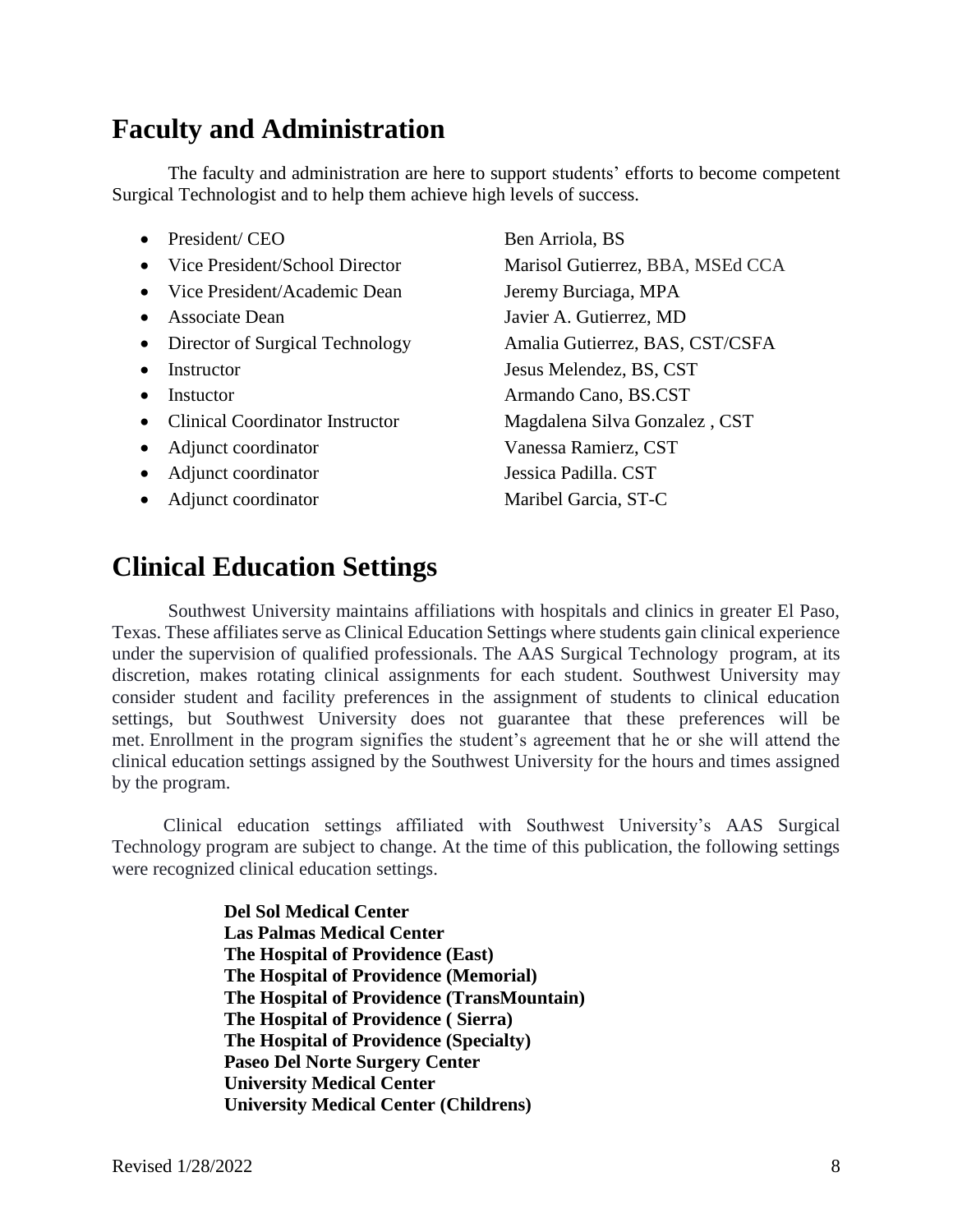## **Section 2 Clinical Information**

#### <span id="page-8-2"></span><span id="page-8-1"></span><span id="page-8-0"></span>**Introduction**

At Southwest University, the surgical technology program addresses the learners' roles in society, in the delivery of patient-centered care, and in personal and professional growth through life-long learning. The philosophy reflects faculty beliefs that surgical technology is a patient-centered discipline whose members strive for excellence and demonstrate integrity by providing safe and ethical care to a diverse population of patients. Surgical technology combines concepts from the biological, behavioral and social sciences with the goal to provide compassionate and coordinated care based on respect for patient's preferences, values, and needs. The outcome of care is dependent not only on the quantity of technical competencies of the perioperative professional, but also on the teamwork and collaboration of the surgical technologist who provides care that integrates best current evidence with clinical expertise and values including cultural sensitivity and competence for delivery of optimal health care. The surgical technologist uses the concepts of patient centered care, evidenced-based practice, teamwork and collaboration, quality improvement, and patient safety. The faculty recognizes that education is a life-long commitment to professional growth and development. The curriculum incorporates adult learning theories as a framework that guides the integration of evidenced based practice, quality improvement methods, and safety. This provides the student with an education that monitors the outcomes of care processes, minimizes the risk of harm to patients and provides a format for communication and support of decision making. Surgical technology education at SouthWest University provides a framework for students to acquire the knowledge, skills, and values necessary to become competent clinicians of surgical technology practice in the 21st Century.

### <span id="page-8-3"></span>**Clinical Plan**

Students are assigned to clinical education settings in a manner that assures that they will be able to achieve all of the required competencies requirements within the hours that comprise clinical education courses. All students MUST complete any specific clinical site orientation before entering into the clinical setting. Students will be assigned to at least three different sites with different patient populations, procedures, equipment, and working environments. To be successful, the student must adapt to the type of environment to which he/she has been assigned.

 The student must be aware of the differences in instrumentation and equipment between the school laboratory and clinical sites. Students must have the knowledge that all equipment has the same basic settings but with different distributions. For example, newer equipment may have specific settings for specific studies which may make it easier/faster to manipulate, which does not discard the student from forgetting the physical principles of surgery.

Clinical placement is designed to expose the student to as many areas as possible and thereby facilitate the attainment of basic skills needed for the daily practice of Surgical Technology. All student activities associated with the curriculum, especially while students are completing clinical rotations, will be educational in nature. **Students will not receive any monetary compensation during this educational**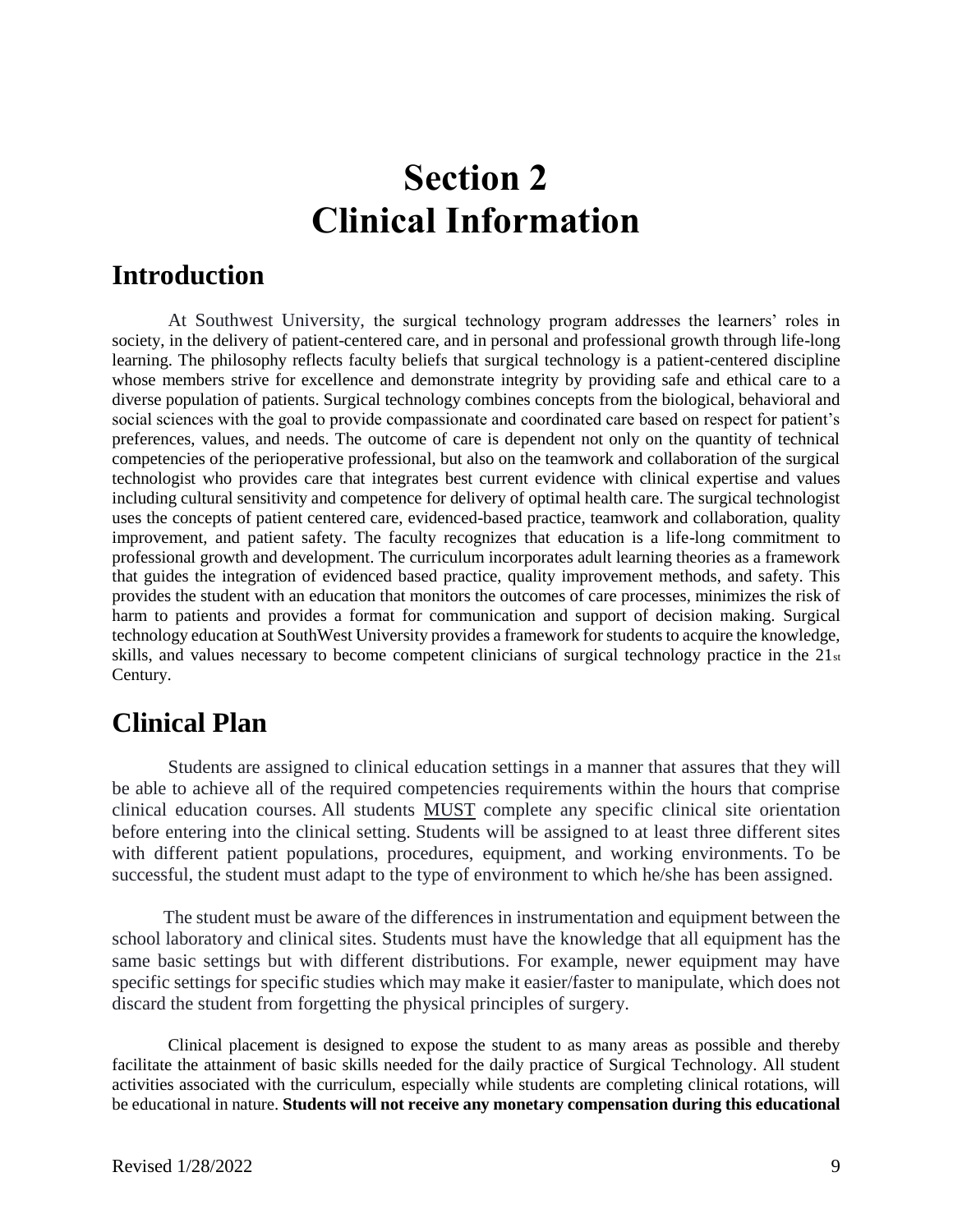#### **experience, nor will the students be substituted for hired staff personnel within the clinical institution, in the capacity of the surgical technologist.**

 It is the student's responsibility to become familiar with and abide by all the rules and regulations set forth by the clinical sites

 The clinical coordinator is responsible for monitoring each student's competency achievement to assure that each student is assigned to clinical education settings that together will allow the student to achieve all needed competencies.

Each term the clinical coordinator will assign individual students to specific clinical education settings based on matching the students' remaining educational needs with the settings' opportunities. Achievement of competencies by each student is monitored throughout each term and if it becomes apparent that a student is unexpectedly not being provided appropriate opportunities (e.g., due to a lower than expected procedure volume) at a given setting the student will be reassigned, unless adjustments at the setting can remedy the problem.

**By enrolling in the AAS Surgical Technology program, students have agreed that they will accept to be assigned to any clinical site made by the program. While student considerations are taken into account, there are no guarantees students will be placed at a site or sites of their choice. Students may have to drive up to 100 miles or more to their respective clinical sites each day.**

 The student will not be placed at a clinical site that they have any affiliation this includes being employed by the facility in any way shape or form. This includes any employment or volunteering duties of the immediate family or any relatives regardless of relationship.

Clinical faculty will rule on all situations that arise from the above circumstances. All faculty rulings are final.

 The student can be removed from a clinical site if they are not performing, meeting goals, any academic misconduct, and unprofessional behavior or meeting any standards set forth by the site.

 If a student is removed from a clinical site for any reason, the student will receive a failing grade and be removed from the program with no opportunity of re-enrolling back into the AAS Surgical Technology program.

 Students are responsible for their transportation to and from clinical sites. To be prompt, students must have reliable transportation and knowledge of how to reach the clinical site and the assigned area within each particular clinical site.

 Every effort is made to inform students of their assigned site at least one weeks in advance of the beginning of the term. However, because unforeseen changes in personnel or other changes in clinical education settings are beyond the control of the program, this is not always possible.

### <span id="page-9-0"></span>**Clinical Education Schedules**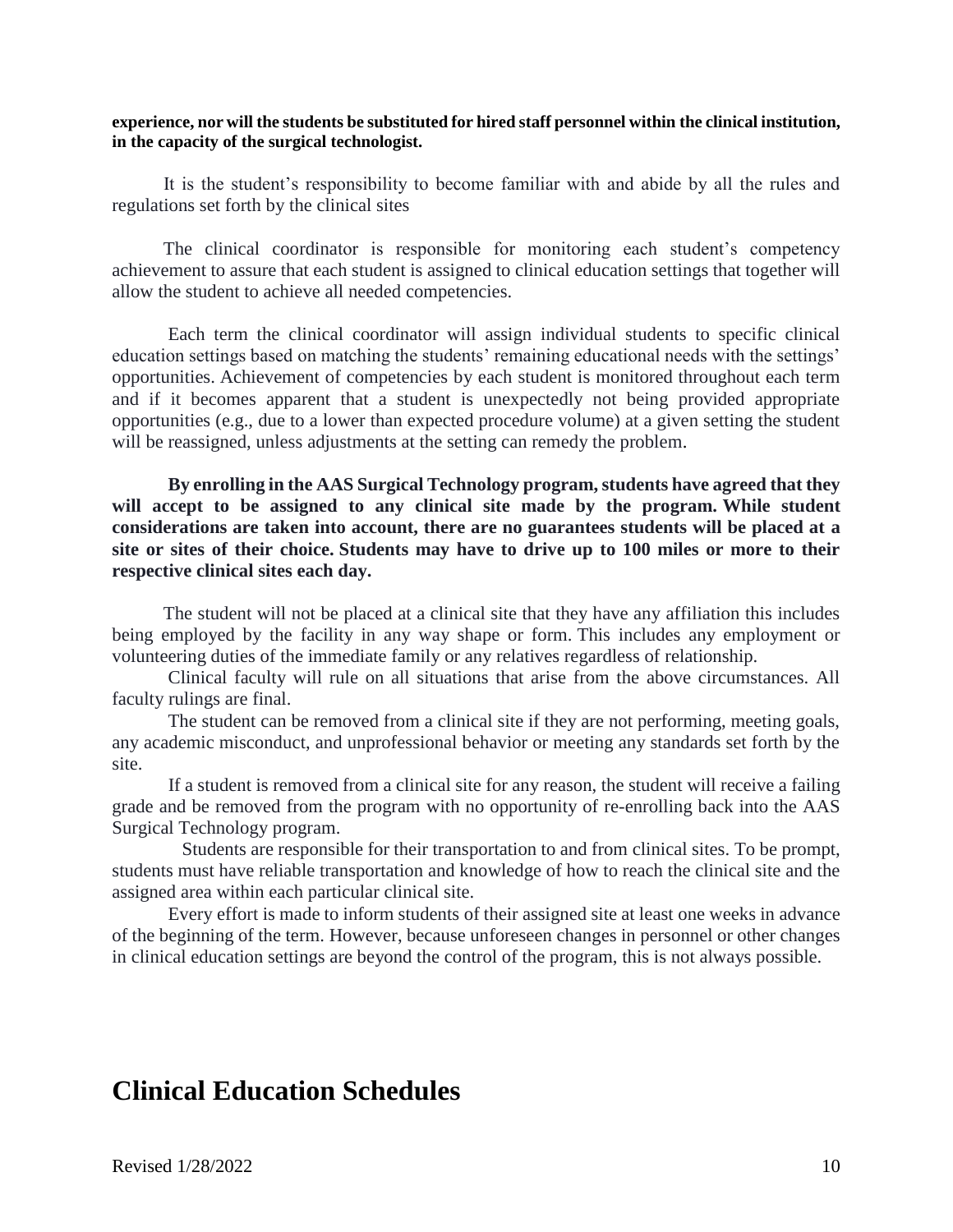Each student assigned to a clinical education setting will have a six-week schedule approved in advance by the clinical coordinator. This schedule will provide starting and ending times for each day of the week and will total not more than forty hours per week.

 Students are given the same amount of time for coffee and lunch breaks as staff Surgical Technologist at the institution. All students must take regular lunch breaks.

Any deviation from the approved schedule must be approved in advance. This includes any change in starting or ending times and changes in days of the week. Assigned clinical hours may not exceed 40 hours per week. Monday – Friday, 6am-3pm Students will be credited with only actual hours of attendance that are pre-approved.

If a student attends hours that are not pre-approved by coordinator, those hours will not be recorded toward satisfying course requirements. It is also important to note that a student who attends hours that are not pre-approved by coordinator is not covered by professional liability insurance.

 Every effort will be made to give students advance notice of changes in required schedules occasioned by changes in staffing or circumstances in the clinical education setting. Clinical schedules will not be changed to accommodate student work schedules or to accommodate other personal situations of the student.

### <span id="page-10-0"></span>**Clinical Educational Flow Chart**

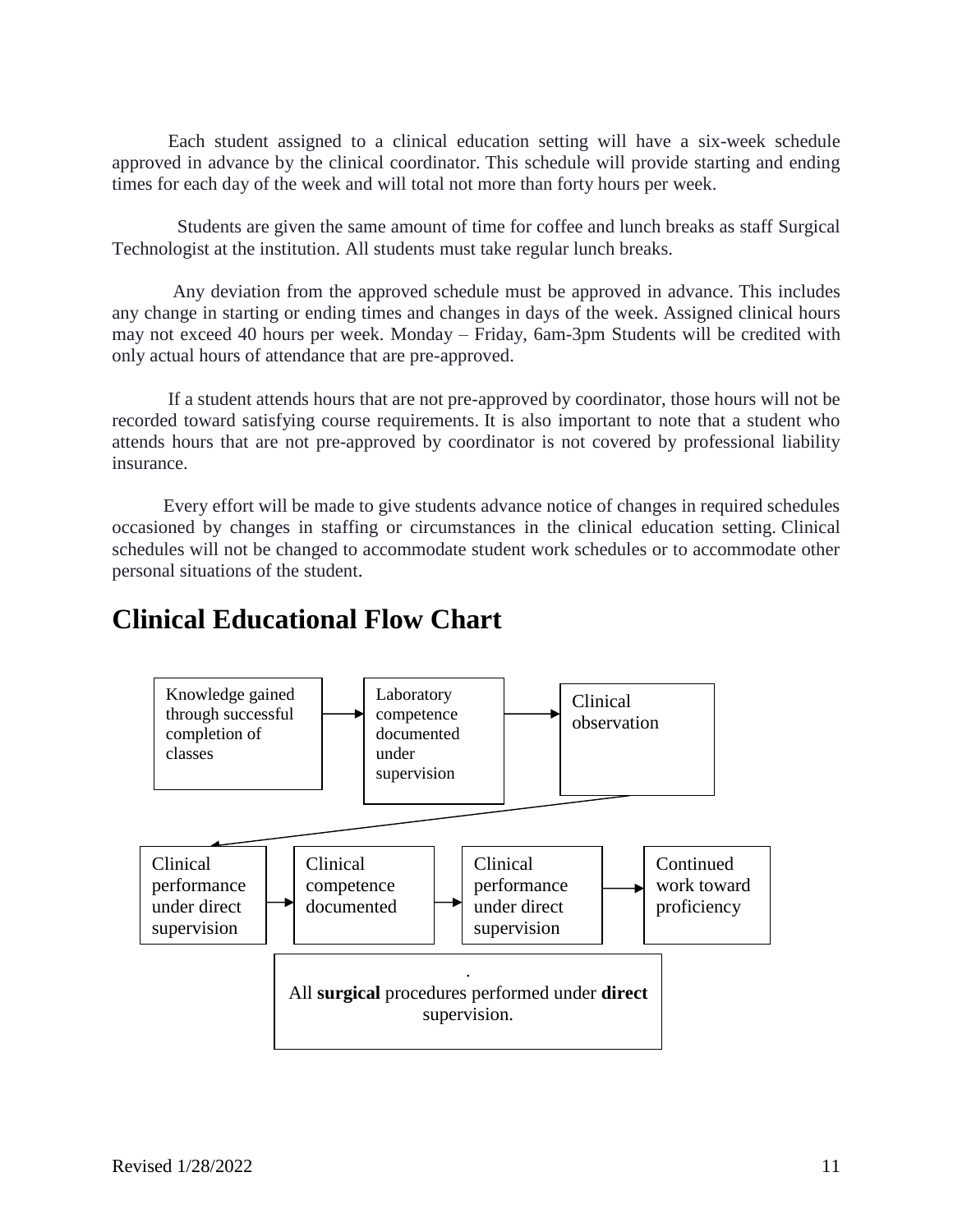### **Key Personnel**

#### <span id="page-11-0"></span>Program Director

The program director is ultimately responsible for assuring that clinical education is appropriate and effective. Although you will not see the program director regularly at clinical sites, She/he works closely with the clinical coordinator to monitor clinical activities and student progress. Students should not hesitate to contact the program director if they believe there are issues not being addressed appropriately by the clinical coordinator.

#### <span id="page-11-2"></span><span id="page-11-1"></span>**Instructor**

The college instructor teaches in discipline areas in which he or she has specific training and competence. As such, the instructor is expected to plan, organize, and teach in a manner that encourages development in harmony with the school's mission, and values. He or she also promotes and directs successful student learning in keeping with the learning-centered values and goals of the school.

#### Clinical Coordinator Instructor

The clinical coordinator may be a full-time faculty member or part-time faculty member working in conjunction with the program director, who is responsible for overseeing the day-today effectiveness of clinical education. The clinical coordinator works together with the program director to assure that students receive similar experiences at the wide variety of clinical education settings and to confirm that appropriate University policies and procedures are consistently observed.

 The clinical coordinator has assigned clinical education settings, which he or she visits weekly. During this visit, the coordinator will meet with both the site's clinical instructor(s) and the assigned students to review student progress. At sites considerably distant from the campus, the clinical coordinator makes bi-weekly visits and otherwise monitors student progress by way of telephone calls and/or e-mail.

 The clinical coordinator considers the weekly reports on the student's progress from the clinical instructor report and combines that information with the clinical coordinator's observation to provide the student with ongoing guidance and direction. At the mid-term, the clinical coordinator summarizes student progress to that point. In instances where the student's progress is below expectations, the clinical coordinator will provide written notice to the student of the area(s) requiring attention and improvement by the end of the term for the student to pass the course.

 At the end of the term, the clinical coordinator evaluates the student's overall progress and assigns a grade for the course. The grade derivation is provided in the syllabus for the particular clinical course.

 Any student who encounters difficulties during his/her clinical education experiences is encouraged to contact the clinical coordinator as soon as possible for advice and assistance. The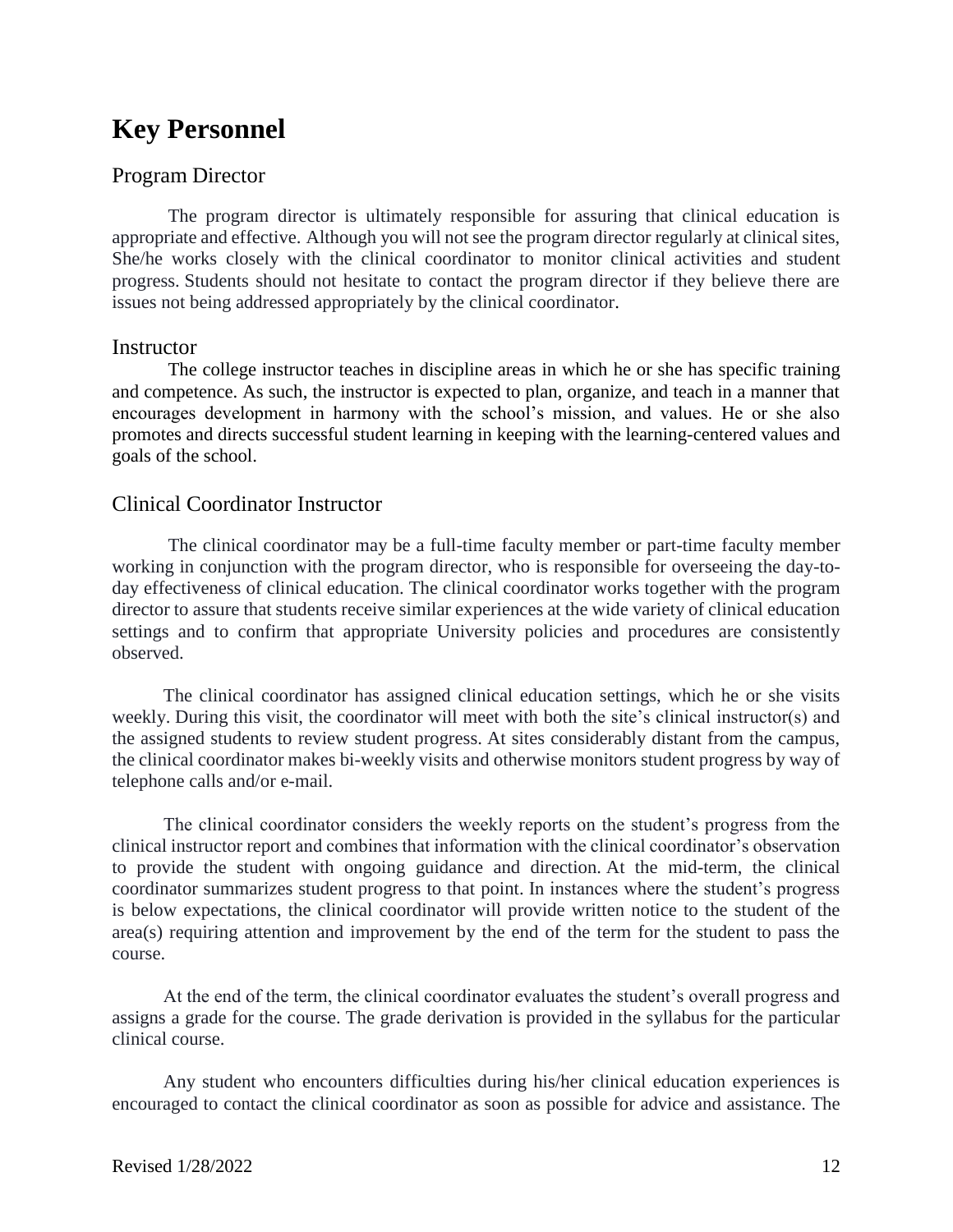clinical coordinator will not able to address issues/concerns that have not been brought to his/her attention.

In each recognized clinical education setting, one or more individuals are assigned to serve as the clinical instructor(s). This individual is a sonographer employed by the clinical education setting and is responsible for the general supervision of the student during the assignment in that clinical education setting. Generally, these individuals are volunteers who are not compensated for the extra time and effort required of them as clinical instructors.

 The clinical instructor monitors the student's assignments to specific responsibilities and tasks in the clinical education setting and provides an evaluation of the performance of those tasks and responsibilities. The clinical instructor provides the clinical coordinator a weekly evaluation of the student's progress.

 The clinical instructor documents any significant incidents involving the student so that the University may respond appropriately, particularly where the student's conduct raises disciplinary questions or brings into question the student's suitability to continue in the clinical education setting or the profession.

<span id="page-12-0"></span> The clinical instructor may attend periodic meetings, training sessions, or workshops to assure that Southwest University benefits from the clinical instructor's feedback about the clinical education of students and to assure that the clinical instructor maintains an accurate understanding of the program's mission, goals, and policies, and procedures regarding clinical education.

## **Section 3 Clinical Evaluation**

<span id="page-12-1"></span>Competency-based education intends to assure that students can perform specific Surgical procedures competently. Instead of global evaluations of ability, each student is required to perform surgical procdures competently under the direct supervision of a qualified practitioner. Upon documentation of competency, the student is allowed to perform those procedures is expected to work toward increased proficiency within externship .

### <span id="page-12-2"></span>**Competency Evaluation**

JOB SPECIFIC PERFORMANCE 1. Performs pre-operative duties PERFORMANCE STANDARDS A. Assist with room preparation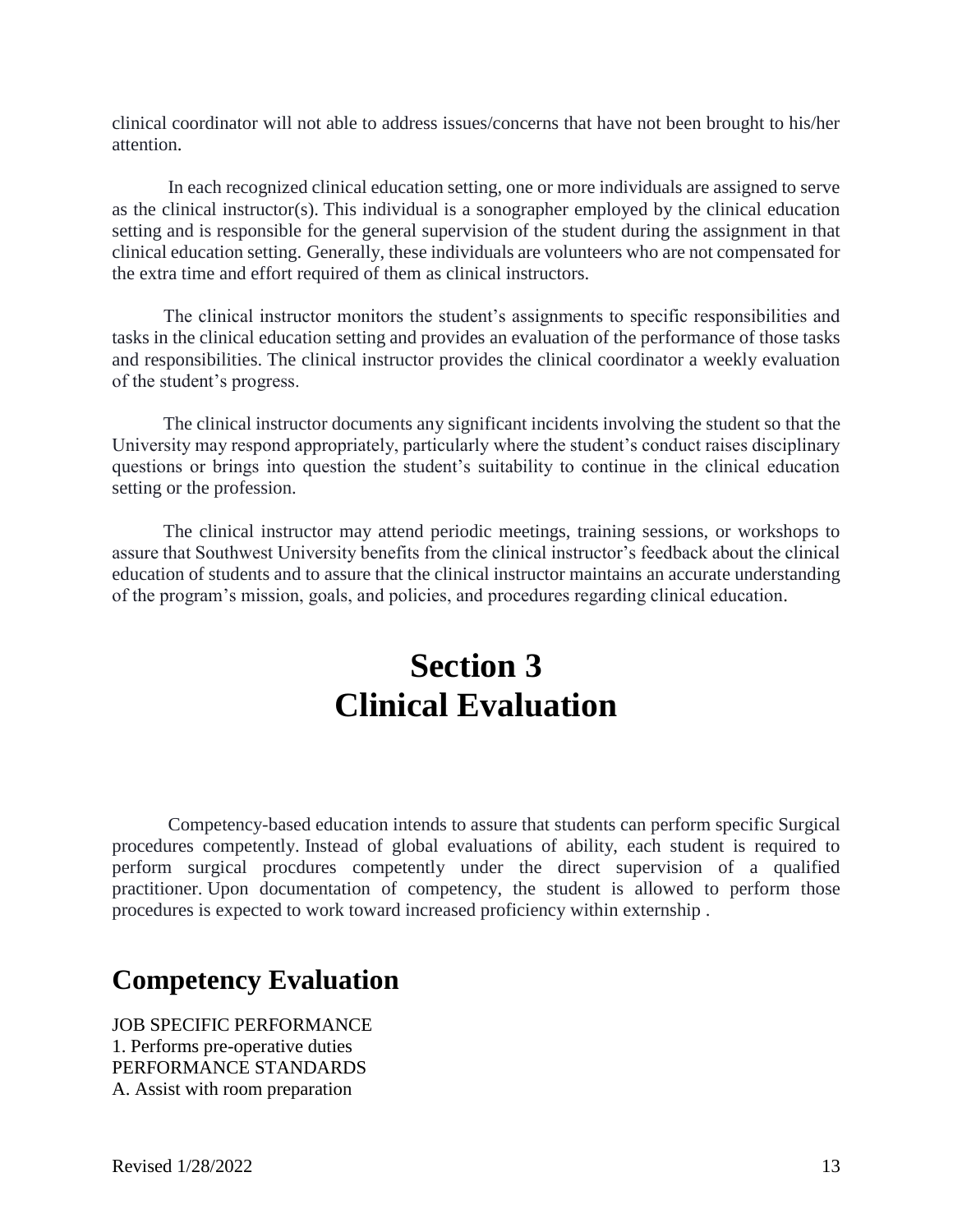B. Test operational efficiency of equipment prior to case

C. Assist circulator as directed

D. Sets up case in timely and orderly manner

JOB SPECIFIC PERFORMANCE

2. Performs intra-operative duties

PERFORMANCE STANDARDS

A. Maintains aseptic technique

B. Prepares specimens per policy

C. Obtains/gives accurate report to relief person

D. Anticipates additional needs of surgeon

E. Scrubs specialty procedures independently

F. Scrubs procedures outside of specialty

JOB SPECIFIC PERFORMANCE

3. Performs post-operative duties

PERFORMANCE STANDARDS

A. Assist with room turnover

B. Return instrumentation to SPD in appropriate

JOB SPECIFIC PERFORMANCE

4. Preparation and maintenance of instrumentation

PERFORMANCE STANDARDS

A. Clean instruments/scopes thoroughly using appropriate cleaning tools

B. Operates Steris unit using approved quick connect and leak testing with accuracy

C. Operates autoclave unit with accuracy Documents all required information in Steris

and autoclave log with 100% accuracy

JOB SPECIFIC PERFORMANCE

5. Maintains orderliness and cleanliness of assigned area

PERFORMANCE STANDARDS

A. Promptly returns supplies/equipment to the correct location

B. Checks and restocks assigned surgical suites by end of shift

C. Dispose of trash and linen after each case

D. Use/Replace sharps containers per policy

E. Replace suction liners and/or bubble tubing as needed

JOB SPECIFIC PERFORMANCE

6. Prepares for daily cases

PERFORMANCE STANDARDS

A. Assures that cases have complete case cart, supplies and equipment

B. Plan s ahead for instrumentation needs

#### **PROFESSIONALISM**

The concept of professionalism in health care is motivated by the primary goal of providing quality service to the health care consumer. It is also a concept that involves a commitment to the development and maintenance of a level of knowledge, which enables the provider to utilize standards of care in the daily delivery of health care to the consumer. The Surgical Technology Faculty is dedicated to providing students with the knowledge and background necessary to develop a sense of professionalism, which will extend into their career.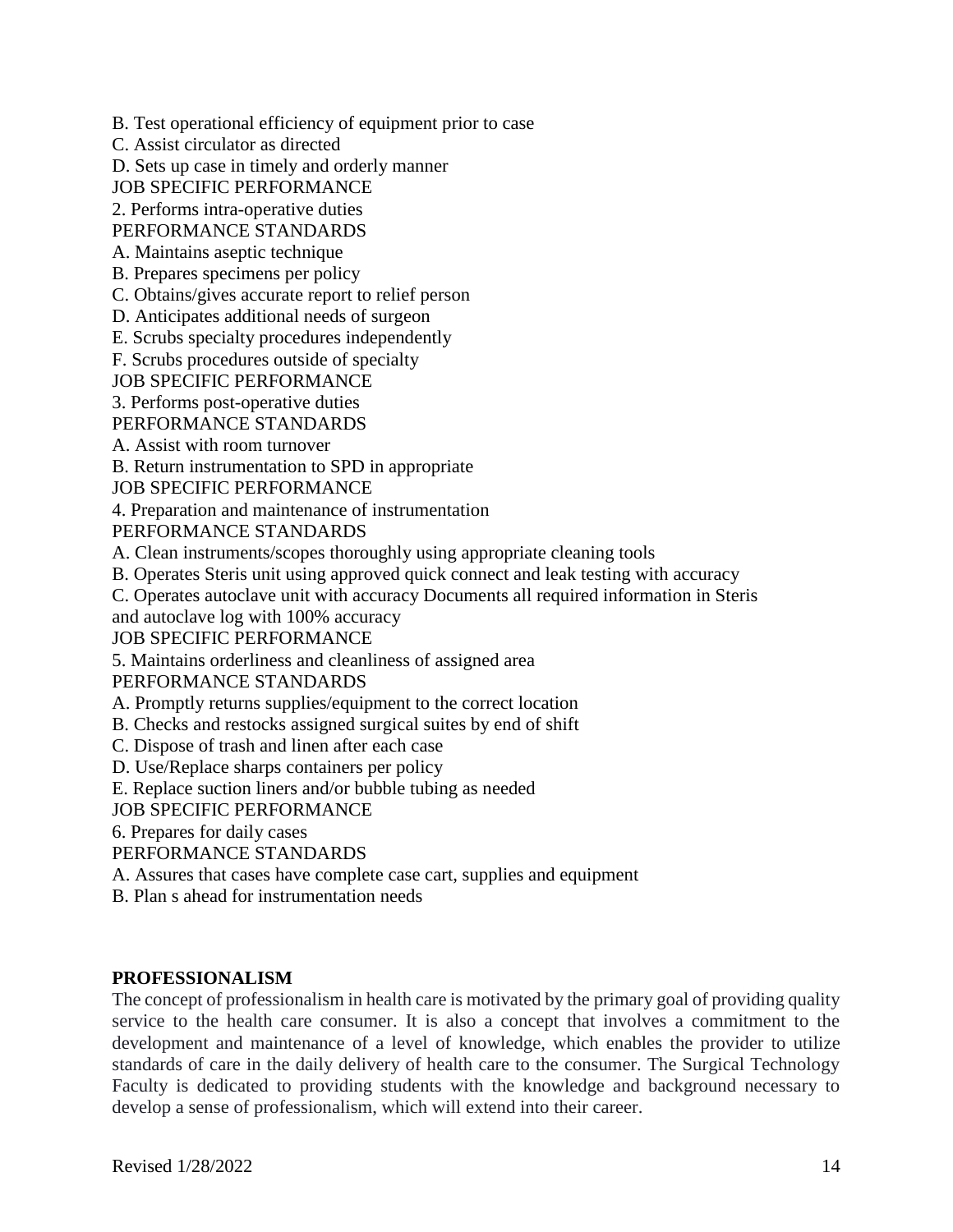#### **PATIENT ASSIGNMENT and CLINICAL RESPONSIBILITY**

As health care providers, our primary responsibility is to serve the public. The patient has the right to expect quality care, regardless of race, creed, color, or health status. The care must be delivered in a non-judgmental manner. All patients are to be treated with equal care and compassion. Students must be prepared to work with all patients. The method for selecting student assignments varies with each affiliation facility. Failure to accept a patient assignment will be reflected in the course outcome. It may also result in a course grade of F.

While students are completing clinical rotations, there time spent at the clinically affiliated institution will be educational in nature. Students will not receive any monetary compensation during this educational experience, nor will the students be substituted for hired staff personnel within the clinical institution in the capacity of the surgical technologist.

#### **DEFINITION OF SCRUB ROLES FOR CLINICAL ROTATIONS**

Documentation of Clinical Practice: Upon completion of all the Practicum (Clinical) classes, a minimum of 120 cases are to be performed in order to be eligible for the National Certification Examination and completion of the Surgical Technology Program at SouthWest University. There is a required document that tracks the student's progress each semester, called the, SURGICAL ROTATION DOCUMENTATION AND CLINICAL CASE LOG.

• All clinical case experiences should be recorded in the clinical case log, even if the cases do not count toward completion of the required standard of 120 cases, in compliance with the Accreditation Review Council on Education in Surgical Technology and Surgical Assisting (ARC/STSA).

• Students are required to complete 30 cases in General Surgery.

• Twenty of the cases must be in the First Scrub role.

• Students are required to complete 90 cases is various surgical specialties which are listed on the surgical case log.

• 60 of the cases must be in the First Scrub Role and evenly distributed between a minimum of five surgical specialties. However, 15 is the maximum number of cases that can be counted in any one surgical specialty.

• Diagnostic endoscopy cases and vaginal delivery cases are not mandatory, but up to 10 diagnostic endoscopies and 5 vaginal delivery cases can be counted toward the maximum number of Second Scrub Role cases.

• The Surgical Program Director of Kingsborough Community College is required to verify through the Surgical Rotation Documentation the students' progression in First and Second Scrubbing surgical procedures of increased complexity as he/she moves towards entry-level graduate abilities.

#### **SCRUB ROLE – FIRST SCRUB ROLE (1S)**

The student surgical technologist shall perform the following duties during any given surgical procedure with proficiency. The following list is provided to identify the items that must be completed in order to document a case in the first scrub role. A student not meeting at least the five criteria below (independently/spontaneously without being prompted) cannot count the case in the first scrub role and the case must be documented in the second scrub role or observation role.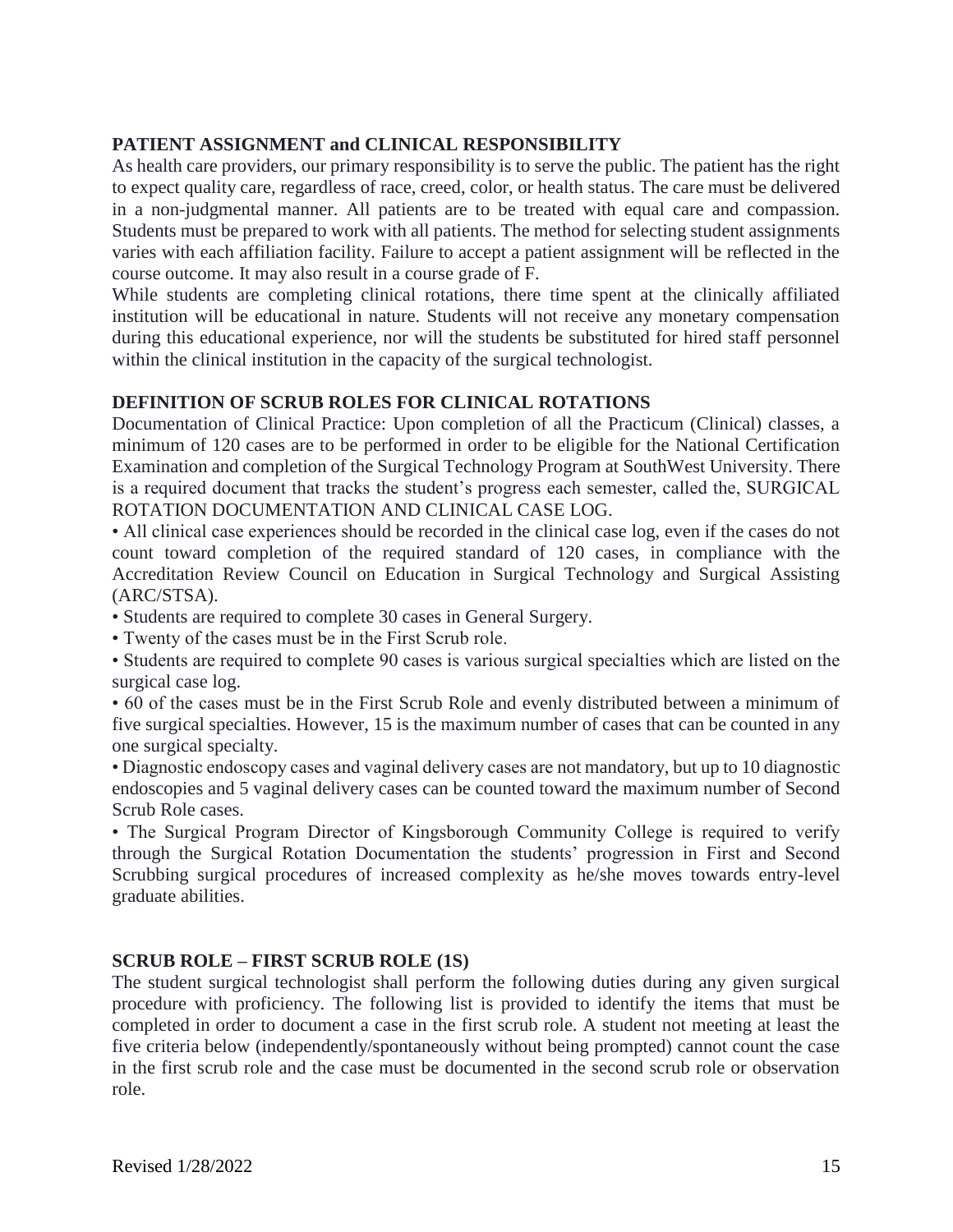• Verify supplies and equipment needed for surgical procedure

• Set up the sterile field with instruments, supplies, equipment, medications and solutions needed for the procedure.

- Perform counts with the circulator prior to the procedure and before the incision is closed.
- Pass instruments and supplies to the sterile surgical team members during the procedure

• Maintain sterile technique as measured by recognized breaks in technique and demonstrate knowledge of how to correct with appropriate technique.

#### **SCRUB ROLE – SECOND SCRUB SOLO (2S)**

The second scrub role is defined as the student who is at the sterile field who has not met all of the criteria for the first scrub role, but actively participates in the surgical procedure in its entirety by completing any of the following:

- Sponging
- Suctioning
- Cutting suture
- Holding retractors
- Manipulating endoscopic camera

#### **SCRUB ROLE – OBSERVATION ROLE (O)**

The observation role is defined as the student who is in the operating room performing roles that do not meet the criteria for the first or second scrub role. These observation cases are not to be included in the required case count but must be documented by the program.

#### **STUDENT RIGHTS AND RESPONSIBILITIES**

Education is a cooperative effort between the expertise of the Faulty and willingness of the student to learn. The faculty, believe that the student has certain rights upon enrollment as well as responsibilities.

Students have a right to:

- Accurate, organized, relevant, cohesive and quality education and materials

- Faculty who are knowledgeable, clinically experienced, up-to-date, and able to communicate information effectively.

- Quality classroom instruction that is punctual, clearly communicated, stimulating, and presented in a positive learning environment that is free of bias and/or hazards.

- Quality clinical instruction that is safe provides a variety of experiences and guides students toward effective practice.

- Fair, impartial, and prompt evaluation of performance: both theory and clinical.
- Support services to facilitate participation in the learning process.
- Regular availability

Students must complete the competencies identified above demonstrating appropriate:

- Patient preparation, including evaluation of requisition or medical record, preparation of exam room, identification of the patient, infection control procedures (i.e., standard precautions), patient assessment, and instruction concerning the procedure;
- Exam protocol, including patient positioning, sonographic technique, parameter selection, image display, image annotation, and labeling, archiving, and documentation of procedure;
- And image evaluation, including image quality, optimal demonstration of anatomic region and pathology, and exam completeness.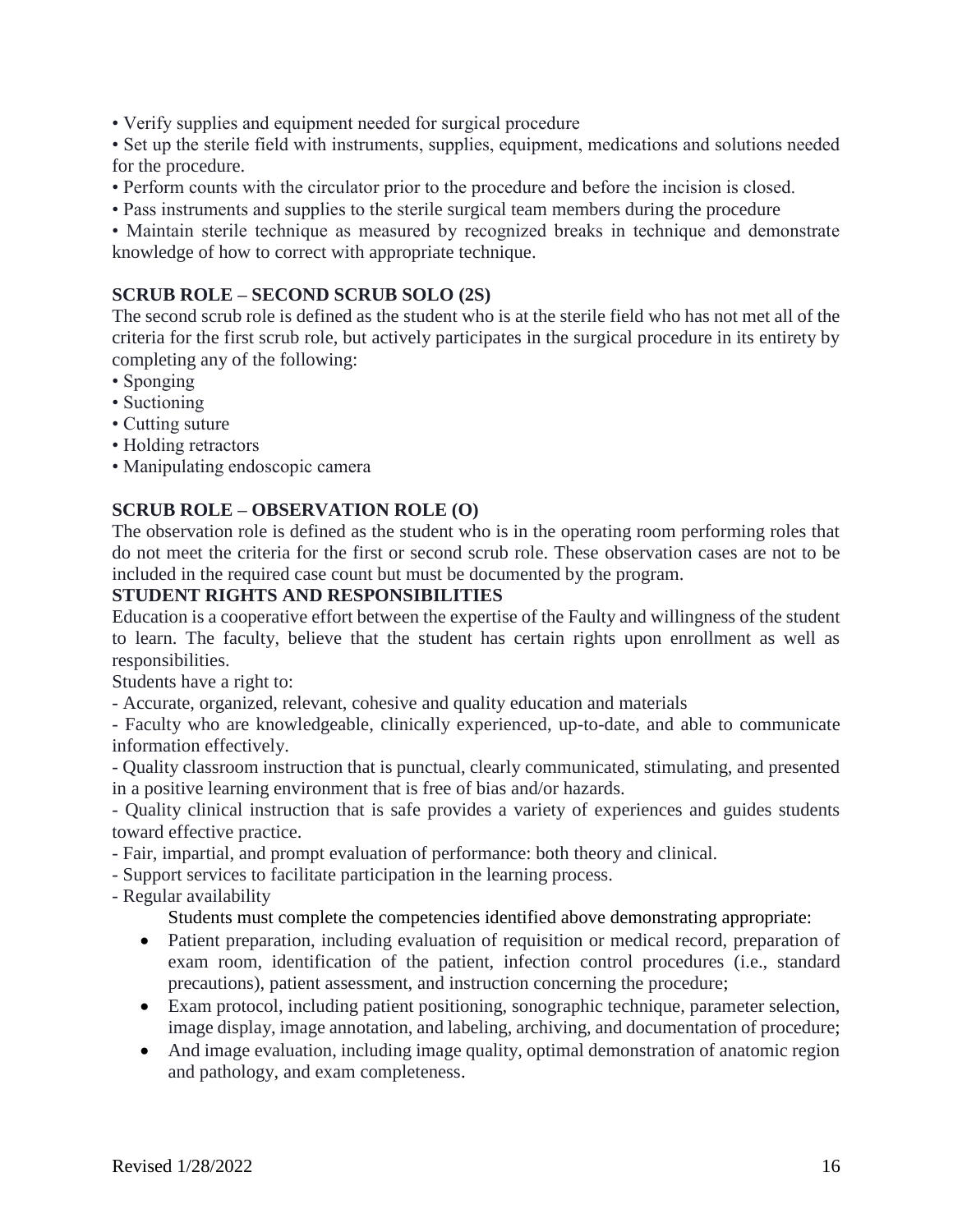Students must be evaluated while scanning actual patients. Simulation is not acceptable for the final competency assessment.

#### **Note: No more than one competency will be granted for any procedure.**

If during a term, a student does not demonstrate continued competency in performing any of the examinations for which the student has documented competency, the competency will be revoked for that procedure. If the competency was completed in that term, the grade for that competency will no longer be used in calculating the grade for the term. A student is expected to attempt to retest on a revoked competency at the earliest opportunity.

### **Affective Skills Evaluation**

The competency-based evaluation described above focuses primarily on the student's demonstration of the knowledge and skills required of a Surgical Technologist.

- Attendance/punctuality reporting to the assigned clinical site on time and being present for all assigned hours
- Responsibility Being accountable for one's actions
- Respect being respectful to patients, peers, supervisors, faculty, and others
- Communication communicating clearly and appropriately
- Initiative seeing appropriate potential activities without prodding
- Cooperation being a team player who works well with others and carries out directives from supervisors
- Judgment seeking supervision when appropriate
- Attitude having a positive attitude, expecting and seeking good outcomes

The clinical coordinator, using personal observation and reports from the clinical instructor and other professionals at the clinical education setting, evaluate each student as either "satisfactory" or "unsatisfactory" at the mid-point and the end of each term. Unsatisfactory ratings at the mid-point will result in a written warning to the student as to the deficiencies that must be corrected. Unsatisfactory ratings at the end of a term will result in the student failing the term.

### <span id="page-16-0"></span>**Clinical Course Syllabi**

The specific objectives and requirements for each clinical course are included in the course syllabus.

### <span id="page-16-1"></span>**Grading**

Southwest University at El Paso (SU) has established minimum standards of "satisfactory progress" for enrolled students. All students must meet SU Satisfactory Academic Progress requirements. The standards for determining progress at SU are described in the University Catalog.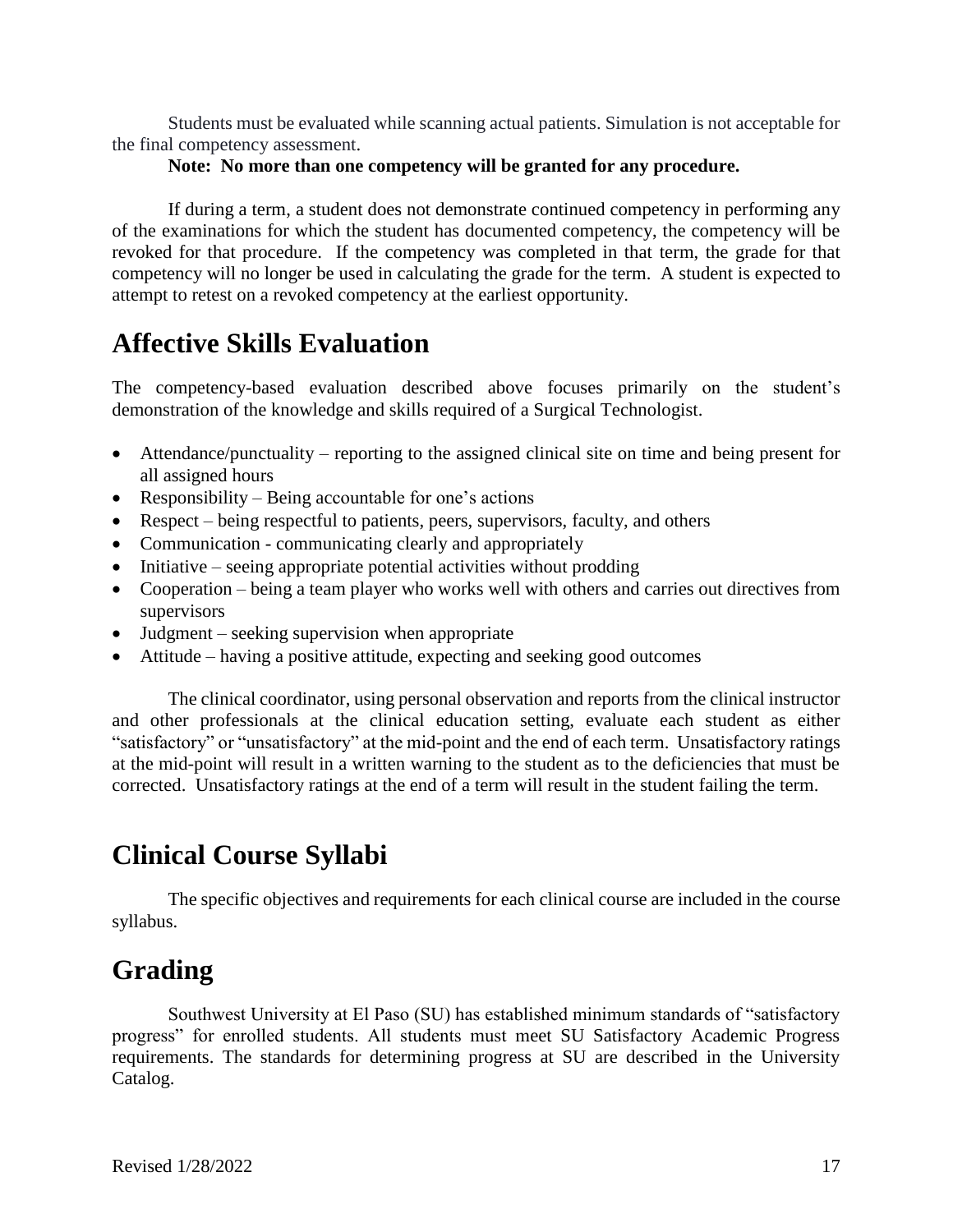### <span id="page-17-0"></span>**Clinical Advisement**

#### <span id="page-17-1"></span>Weekly Progress Reports

These forms are used by the Clinical Coordinator to obtain information from both the Clinical Instructor and the student regarding student progress. The clinical coordinator discusses the contents of the report weekly with the student.

#### <span id="page-17-2"></span>Mid-Term Evaluation

The Clinical Instructor completes a mid-term evaluation of each student. This evaluation is then used by the clinical coordinator as the basis of discussion with the student regarding strengths and areas for improvement. If the student is marked unsatisfactory in any area, an action plan will be developed to remedy the deficiency.

#### <span id="page-17-3"></span>Final Term Evaluation

<span id="page-17-4"></span>At the end of each term, the clinical instructor will complete an end-of-term evaluation. The clinical coordinator prepares a summary report of the student's progress and assigns the grade for the term.

## **Section 4 Clinical Protocols**

### <span id="page-17-6"></span><span id="page-17-5"></span>**Clinical Time/Records**

Completion of the 120 cases is a requirement for graduation from the Southwest University AAS Surgical Technology program.brak down of requirements 90 specialty cases, 30 general surgery. Regular attendance is an essential expectation. Students are expected to report promptly for clinical education on all scheduled clinical days. Failure to do so is included in evaluating the student's progress in the affective domain (professionalism). Additionally, repeated absences, even if made up, can fail the clinical course. No student should be absent from clinical education except in cases of illness and/or emergency.

All students are required to be present in their assigned areas for clinical education during the hours established by the clinical coordinator and clinical instructor. Students may not leave the O.R. department or clinical education setting without notifying the clinical instructor or the clinical instructor's designee.

The student must accurately record the time of arrival and departure and actual hours of attendance provided by Southwest University.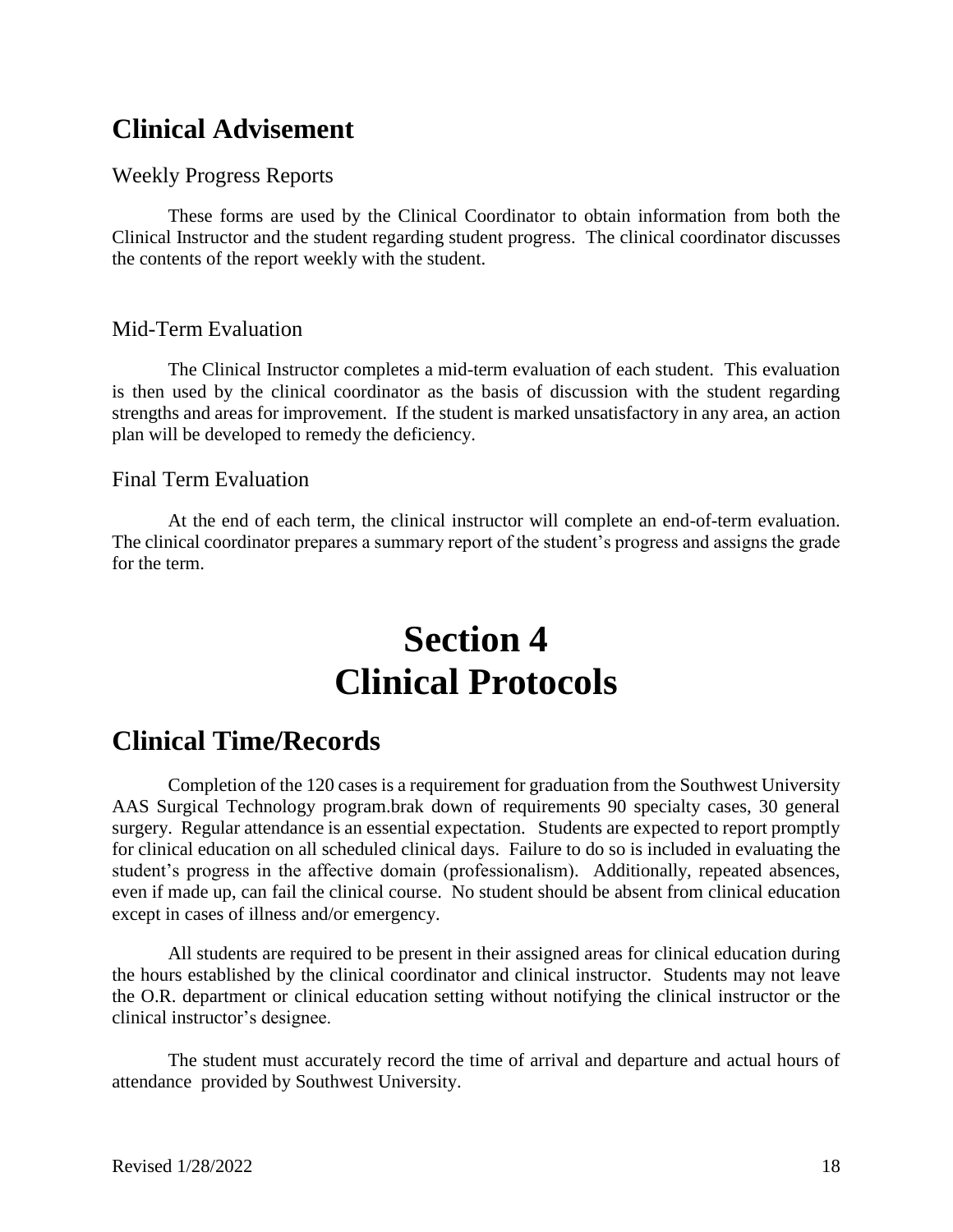**Any student who falsifies time records by reporting inaccurate hours or by forging signatures will be subject to discipline up to and including dismissal from the program, even for a first offense.** 

### <span id="page-18-0"></span>**Absence from Clinical Education**

In the event a student cannot attend clinical education, the student must call into the clinical education setting and speak to the clinical instructor or the clinical instructor's designee. The student must also call the clinical coordinator. These calls must be made not later than 30 minutes after the designated start time. The reason for every absence from clinical education must be documented and will be considered by Southwest University in determining any action based on the absence. It is the student's responsibility to provide documentation for any absence. In the absence of documentation, Southwest University will assume the absence was unnecessary and treat it as such in any disciplinary or grade actions. The Student will be allotted 2 days for personal/sick time. These days still must be made up due to the state requirements for completed clinical hours. If the student misses the  $3<sup>rd</sup>$  day, the student will be removed from the clinical course and receive an F grade, and have to sit out the remaining term.

With proper documentation, the following circumstances may be considered by Southwest University as mitigation for an absence:

- 1. Court ordered to appear in court.
- 2. Military Orders.
- 3. Medical Emergency- PCP visit or an emergency room or hospitalization documentation for the student or immediate family member (parents, siblings, spouse, and children only).

4. Funeral of an immediate family member (parents, siblings, spouse, and children only).

Any other arrangements must be made with approval from the Program Director.

#### <span id="page-18-1"></span>**Unmitigated Absences and Discipline**

If a student is absent from a clinical assignment and does not provide proof of one of the mitigating circumstances set forth above, Southwest University will initiate the following corrective actions:

If the student misses three days of the clinical rotation term, the student will be removed from the clinical course and receive an F grade, and have to sit out the remaining length of the term. The clinical coordinator will document and the student will be required to meet with the Program Director.

### <span id="page-18-2"></span>**No Call – No Show Absence and Discipline**

If a student is absent from a clinical assignment and does not call the clinical site and the clinical coordinator, Southwest University will initiate the following corrective action due to the seriousness of the offense: TWO No Call No Shows you will fail Term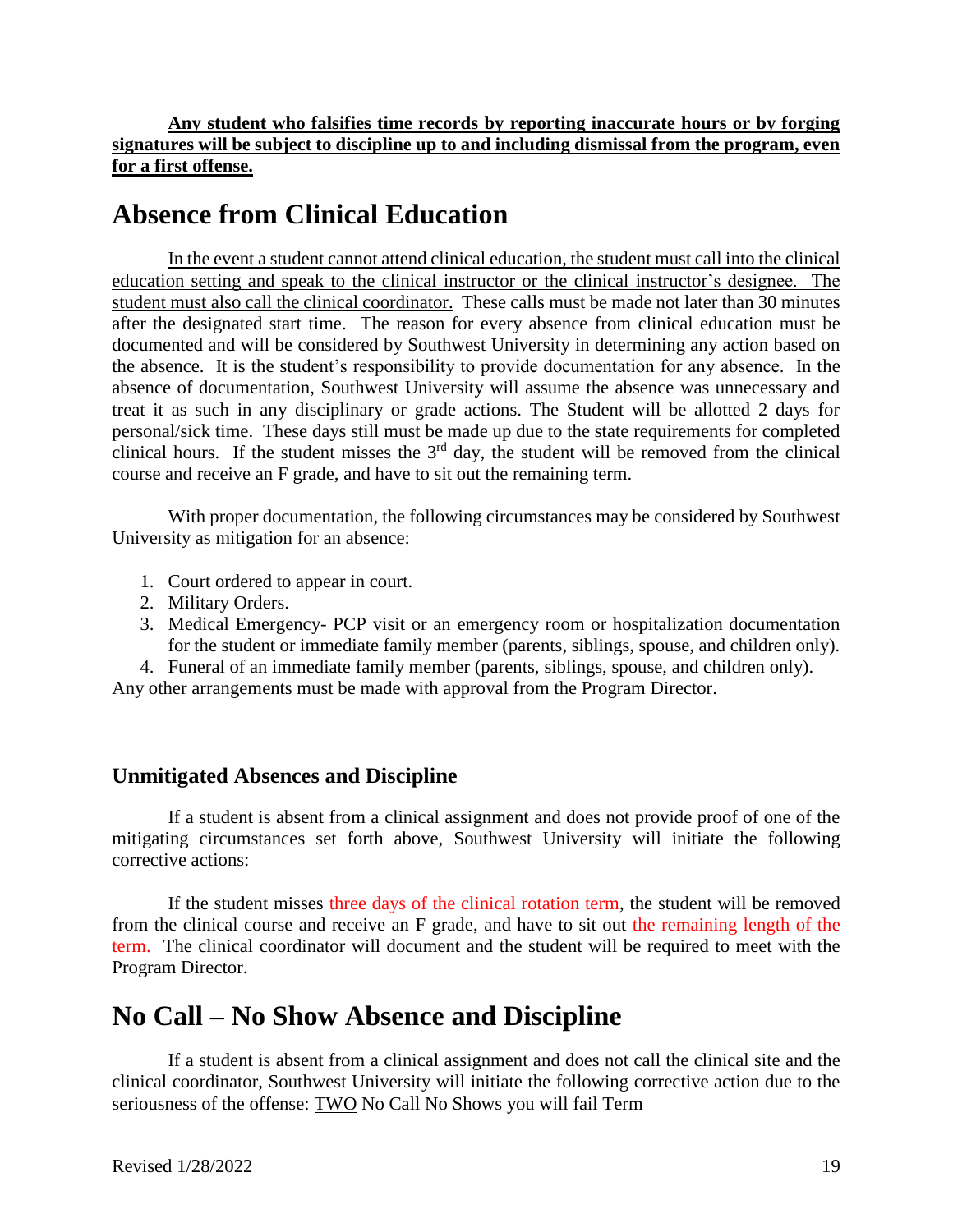### <span id="page-19-0"></span>**Tardiness**

Punctuality is important, THREE tardies constitute an absence. Tardiness is defined as more than five minutes late or leaving more than five minutes early. Tardiness of one-half hour or more is considered an unmitigated absence. Excessive or unwarranted tardiness will be noted by the clinical coordinator and clinical instructor in evaluating the student's progress in the affective domain and may result in the student failing the clinical course regardless of the student's achievement otherwise.

#### <span id="page-19-1"></span>**Time**

The registrar only recognizes and records time in 15-minute intervals. Please round your time to the nearest quarter-hour.

### <span id="page-19-2"></span>**Make-up Time**

All absences from clinical education must be made up by the completion of the student's final term. If the student chooses to make up absences within the time allotted for the term by arranging approved hours during term breaks, then the student can progress normally to the next term or graduation. If the student does not make up absences within the time frame of the term, the student may not be able to advance to the next term or graduation. Southwest University will not "hold" a clinical education spot for a student whose absences have placed him or her off the anticipated schedule, and the opportunity to make up missed days and to move forward will be based on the availability of an appropriate clinical placement without disruption to other students. Make-up time must be scheduled with the clinical coordinator and clinical instructor in advance, in writing, and may not be done without such approvals. As noted previously, **students attending the clinical education setting at times other than those approved by the clinical coordinator are not covered by professional liability insurance, and the time completed will not be counted. The student may face disciplinary action if he or she attempts to make up time at a non-assigned clinical facility.**

### <span id="page-19-3"></span>**Appearance**

Students are expected to wear scrubs and maintain a neat and professional appearance at all times. The image a student presents has a direct impact on how he/she is perceived as a student and as a professional. If the student's appearance is unacceptable at any time, the student will be directed to leave the clinical setting to correct the problem. Any time missed must be made up.

#### <span id="page-19-4"></span>**Uniform**

When engaged in clinical education/ and externship the student may wear the Southwest University or appropriate, approved scrub suits that meet the dress code of the facility. They must be clean and wrinkle-free. Footwear consists of shoes with nonskid soles and closed-toe leather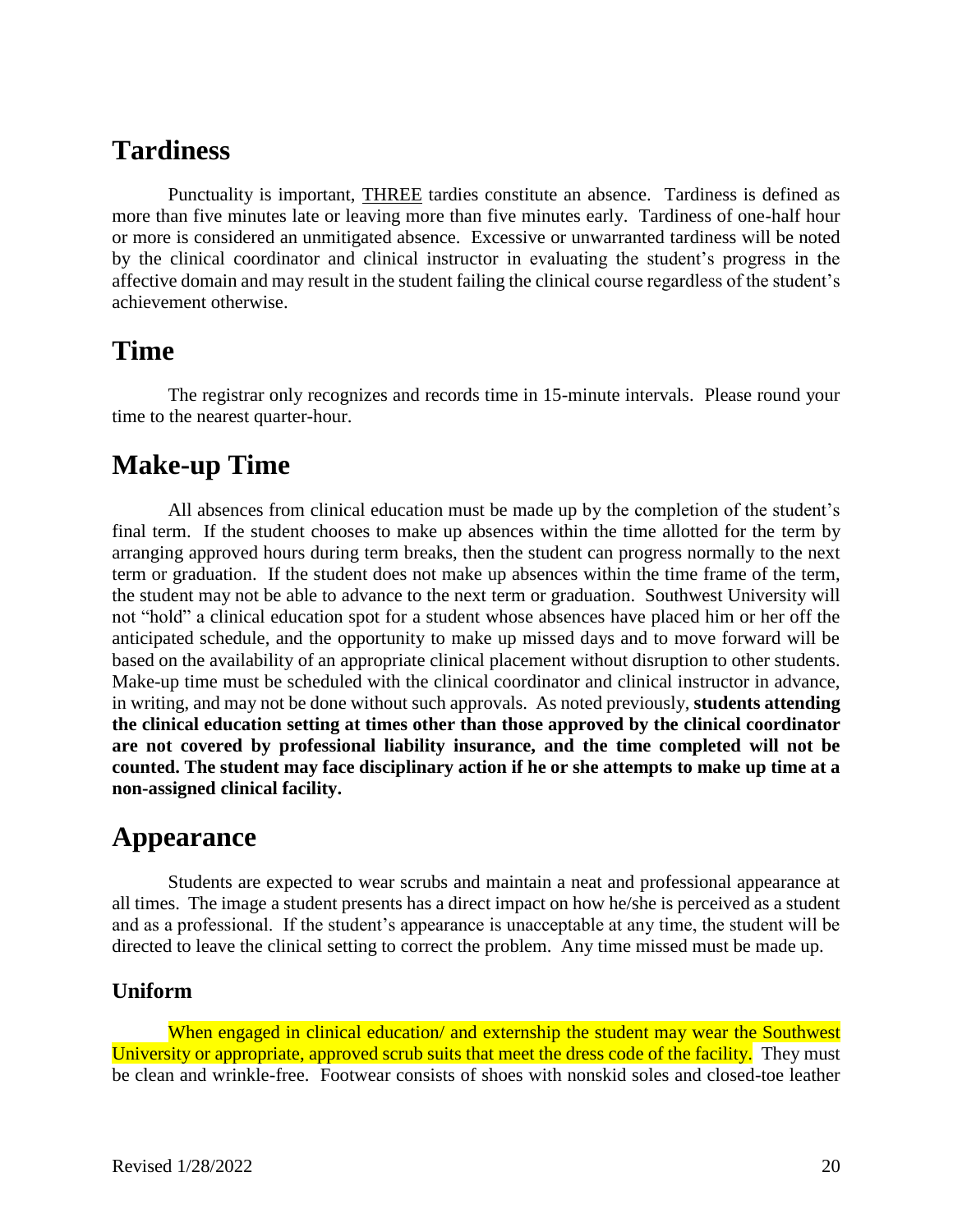or vinyl uppers. Students are not allowed to wear anything other than the approved scrubs, even if the employees of a site are allowed to observe events like casual Fridays.

#### <span id="page-20-0"></span>**Hygiene/Grooming**

Good personal hygiene will be maintained at all times. Cosmetics, perfumes, hair, and other hygiene products must be moderate and not offensive to patients or staff. . Not allowed at all Long fingernails and artificial fingernails. tights are prohibited! Long hair, dreadlocks, afros, hair extensions, weaves, etc. must be off the collar and pulled back. If this is not possible, the student will wear a surgical cap, with no exceptions. Hair must be natural color or proximity. Extreme non-natural artificial colors are prohibited. Not allowed at all! Beards and mustaches must be kept neat and trimmed, no more than ¼ quarter inch in length. No exceptions.

#### <span id="page-20-1"></span>**Identification**

The student must wear the Southwest University name badge at all times in the clinical setting. Students who do not have these will be sent home to get them and must make up any time missed.

#### <span id="page-20-2"></span>**Conduct**

Students are expected to conduct themselves professionally at all times during clinical education. As indicated in the introduction, students participating in clinical education experiences assume all of the responsibilities of a health care professional.

#### <span id="page-20-3"></span>**Language**

Students are expected to use professional language at all times. Profane and/or abusive language or body language to any faculty or clinical staff will not be tolerated.

#### <span id="page-20-4"></span>**Substance Abuse and Drug Testing**

Some clinical sites also require completion of criminal background checks before the beginning of an externship. The student is responsible for the costs of such background checks. Refusing to undergo a background check or failing one is treated as a dismissal from a clinical site.

As indicated in the Southwest University catalog, students may be required to submit to random drug screening, based on reasonable suspicion that the student violates the Southwest University Code of Conduct. Accordingly, random drug testing during clinical terms may be requested. Refusing, tampering, or failing a drug test is treated as a dismissal from a clinical site.

The use of illicit drugs or intoxicants on campus or at any clinical education setting or entering Southwest University or clinical education setting under the influence of such is prohibited by the *Student Code of Conduct* contained in Southwest University catalog and the student handbook. All problems should be reported to the clinical coordinator and program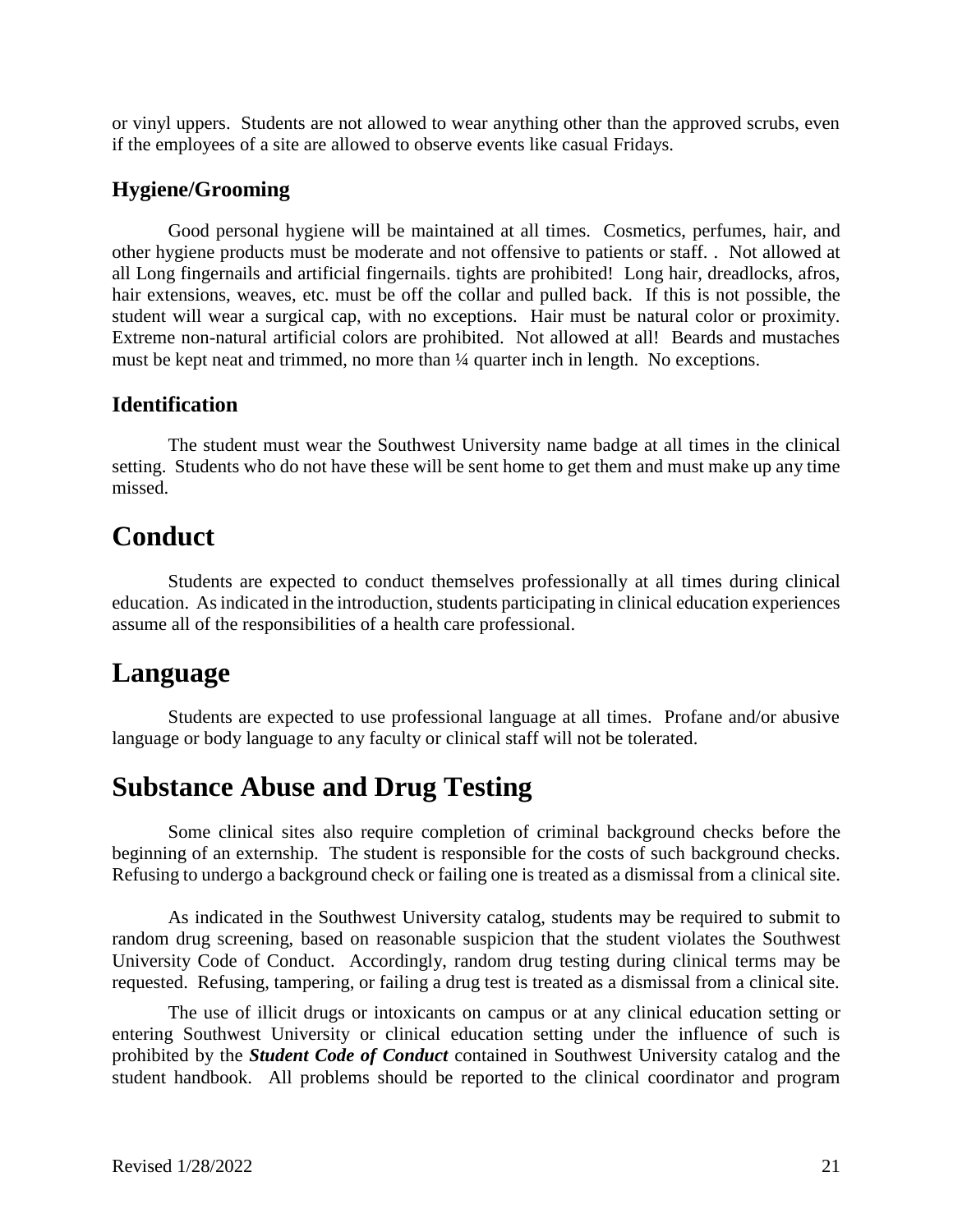director. Any student in violation of this policy is subject to immediate disciplinary action, up to dismissal from the program.

### <span id="page-21-0"></span>**Background Screening**

Southwest University requires background screening before entering the AAS Surgical Technologist program. The student will be responsible for the cost of such testing. Students may not request placement at a site that does not require such screening. Failing a background screening test or tampering with the urine/blood sample, will result in denial to enter an externship site, and will be treated as dismissal from the clinical site. Clinical placement cannot be guaranteed following a failed background screening. Please visit the following website for further information. **[http://www.swuniversitybackround.com](http://www.swuniversitybackround.com/)**

### <span id="page-21-1"></span>**Health Insurance Portability and Privacy Act**

Students are reminded of the critical importance of the confidentiality of all patient information. No patient or any aspect of his/her care should be discussed outside of the clinical setting. Even a first offense related to violation of patient confidentiality will result in disciplinary action and can result in dismissal from the program.

### <span id="page-21-2"></span>**Cell Phones**

**Students may not have cell phones in out Classroom. Cell phones must be silenced**  Students may use cell phones only when breaks or outside the class or lab. Students are allow to take Emergency calls they must step out of classroom to answer so there is no disruption during class. Habitual phone calls in class will result as a write up**.**

**Students may not have cell phones in their possession in the Operating Room Department.** Students may use cell phones only when on breaks outside the O.R. department. Emergency calls for a student should be directed to the Operating Room.

### <span id="page-21-3"></span>**Smoking**

Smoking and or smokeless tobacco products by students are not permitted in any of the clinical education settings. These sites are considered smoke-free environments. If the hospital tests for nicotine you may be subject to a laboratory test for nicotine. If it is the hospital policy and you break it, you will be dismissed from clinical and from the program. This is to include all smokeless tobacco as well.

### **Patient Visitation**

Students may not visit friends or family who are patients during clinical hours. Visitation is restricted to non-clinical hours.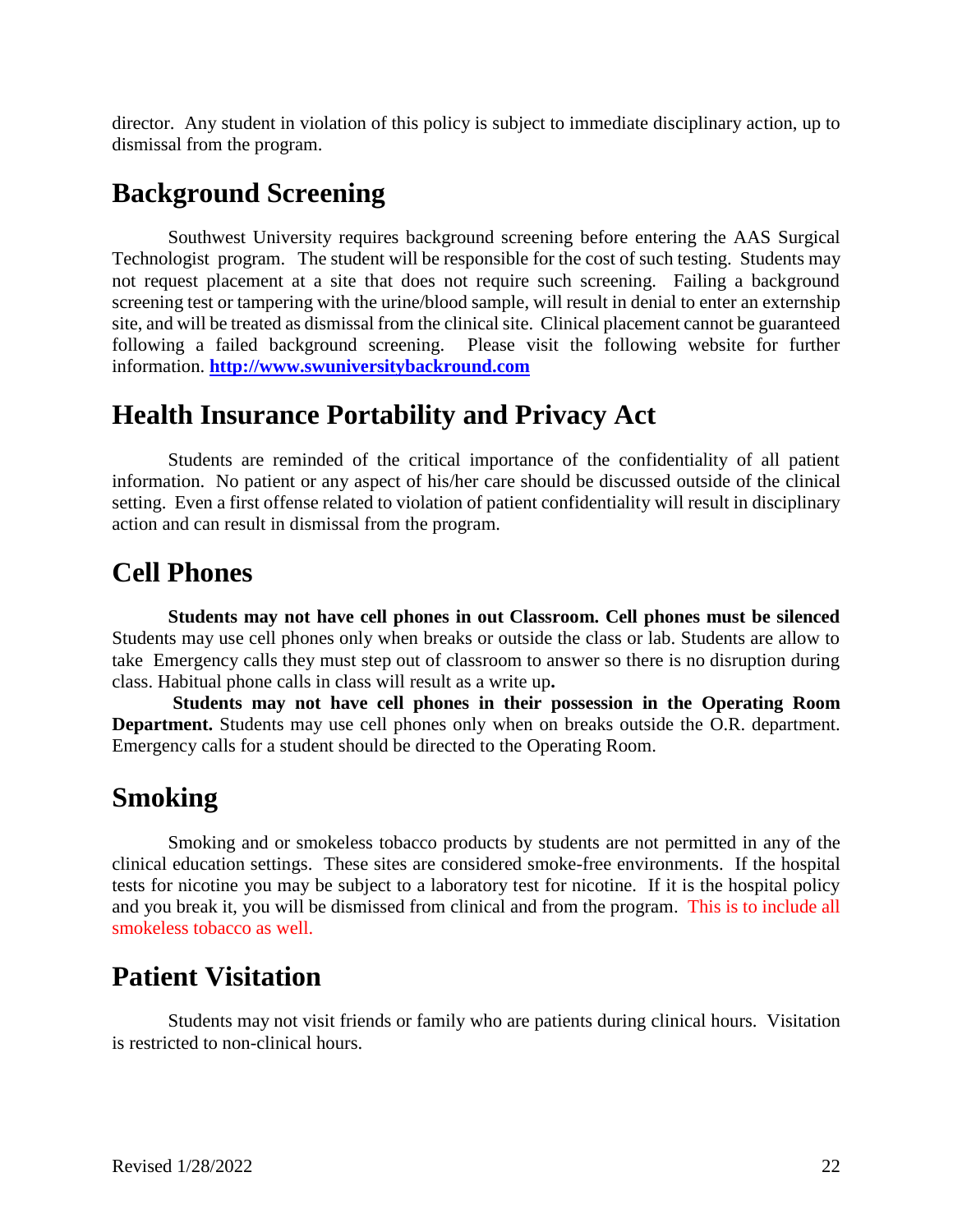## <span id="page-22-0"></span>**Section 5 Student Safety, Health, and Welfare**

#### <span id="page-22-2"></span><span id="page-22-1"></span>**Introduction**

The AAS Surgical Technology program takes seriously the safety and welfare of its students. Considerable classroom time is devoted to learning about safe practices as it relates to Surgical Technology, infection control, patient care, and personal protection. Students are strongly encouraged to put this knowledge to effective use in the clinical setting, for the benefit of themselves, their patients, and the clinical education setting. **Surgical students are encouraged not to leave the designated Surgical Settings.**

The following policies and procedures are part of the program's efforts to assure student safety.

### <span id="page-22-3"></span>**Pregnancy**

Declaration of pregnancy is voluntary. However, no student will be considered pregnant and be offered continuation options unless the pregnancy has been declared using the Program's Declaration of Pregnancy form.

To declare pregnancy, the student must complete a Declaration of Pregnancy form and submit it to the program director. The declaration must be in writing and may be withdrawn at any time. If the declaration is not withdrawn, it is considered expired one year after submission.

The student will provide written notice of her choice of the following options concerning program continuation:

#### *Option 1*

There will be no restrictions whatsoever as a result of declaring the pregnancy. The student will be expected to complete all academic and clinical requirements without modification.

#### *Option 2*

The student will continue in both classroom and/or clinical work as scheduled. However, the student will not participate in any procedures where radiation would be used. Pregnant students choosing this option are also restricted from procedures involving radium-implant patients.

Substitute clinical rotations will not be provided. All clinical rotations missed by the student must be made up at the end of the program. This may result in delayed program completion.

#### *Option 3*

The pregnant student may request a leave of absence not to exceed 6 weeks and either withdraw from or attempt to complete the courses in which she is currently enrolled. A place in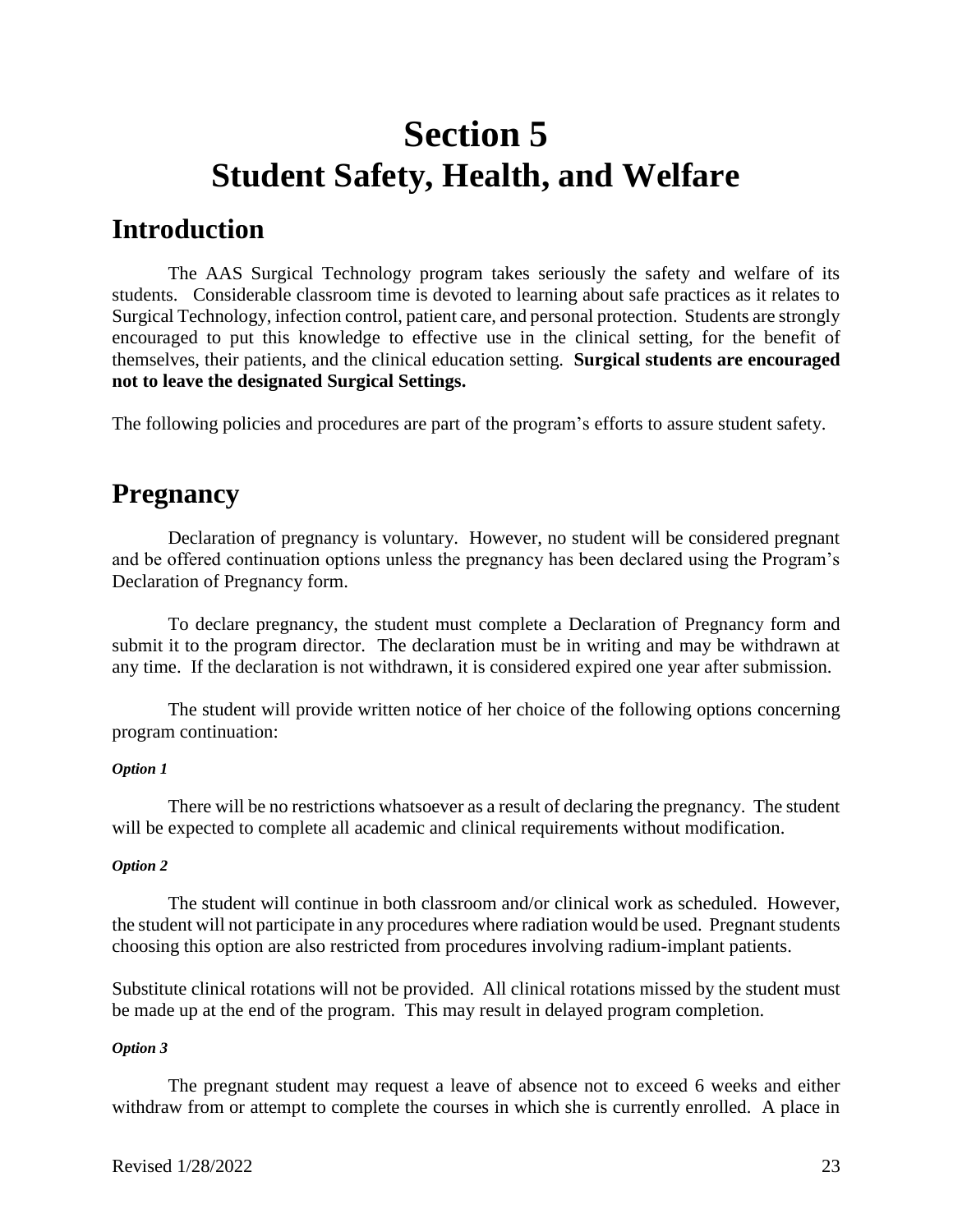the next class would be reserved for the student; the student would not be required to submit another application for admission.

#### *Option 4*

The pregnant student may request to withdraw from the Program for an indefinite period. If she wishes to re-enroll, she must apply for admission and compete for admission to the Program. Any previous coursework would be reevaluated at the time of readmission to assure competency has been maintained.

### <span id="page-23-0"></span>**Personal Injury**

If a student suffers a personal injury such as a fall or needle stick while in a clinical education setting, he/she should seek immediate treatment for the injury. After treatment, the student should fill out an incident report from both the clinical site and the Program and submit it to the clinical coordinator as soon as possible. The student is responsible for payment of any costs incurred.

#### <span id="page-23-1"></span>**Health Services and Insurance**

The student is strongly encouraged to have health insurance coverage. Some clinical sites require documentation of health insurance as a condition of placement.

Students in need of emergency medical care while at a clinical education setting is treated as Southwest University appropriate and billed for services. Neither Southwest University nor any of the clinical education settings assume responsibility for medical expenses that may be incurred; students are personally responsible for the cost of such care.

#### <span id="page-23-2"></span>**Professional Liability Insurance**

Southwest University provides professional liability insurance for students while engaged in pre-approved clinical learning activities. The cost of this insurance is covered in clinical education course fees. This insurance does not cover students who participate in clinical education without a pre-approved schedule or those who work in clinical settings outside of scheduled clinical education time.

### <span id="page-23-3"></span>**Infection Control**

Infectious disease continues to be a source of unnecessary morbidity in many clinical settings. Students are strongly advised to practice the skills learned in the classroom regarding infection control, particularly as it relates to handwashing. Students must also comply with the requirements of the assigned clinical site regarding infection control practices.

#### <span id="page-23-4"></span>**Immunizations**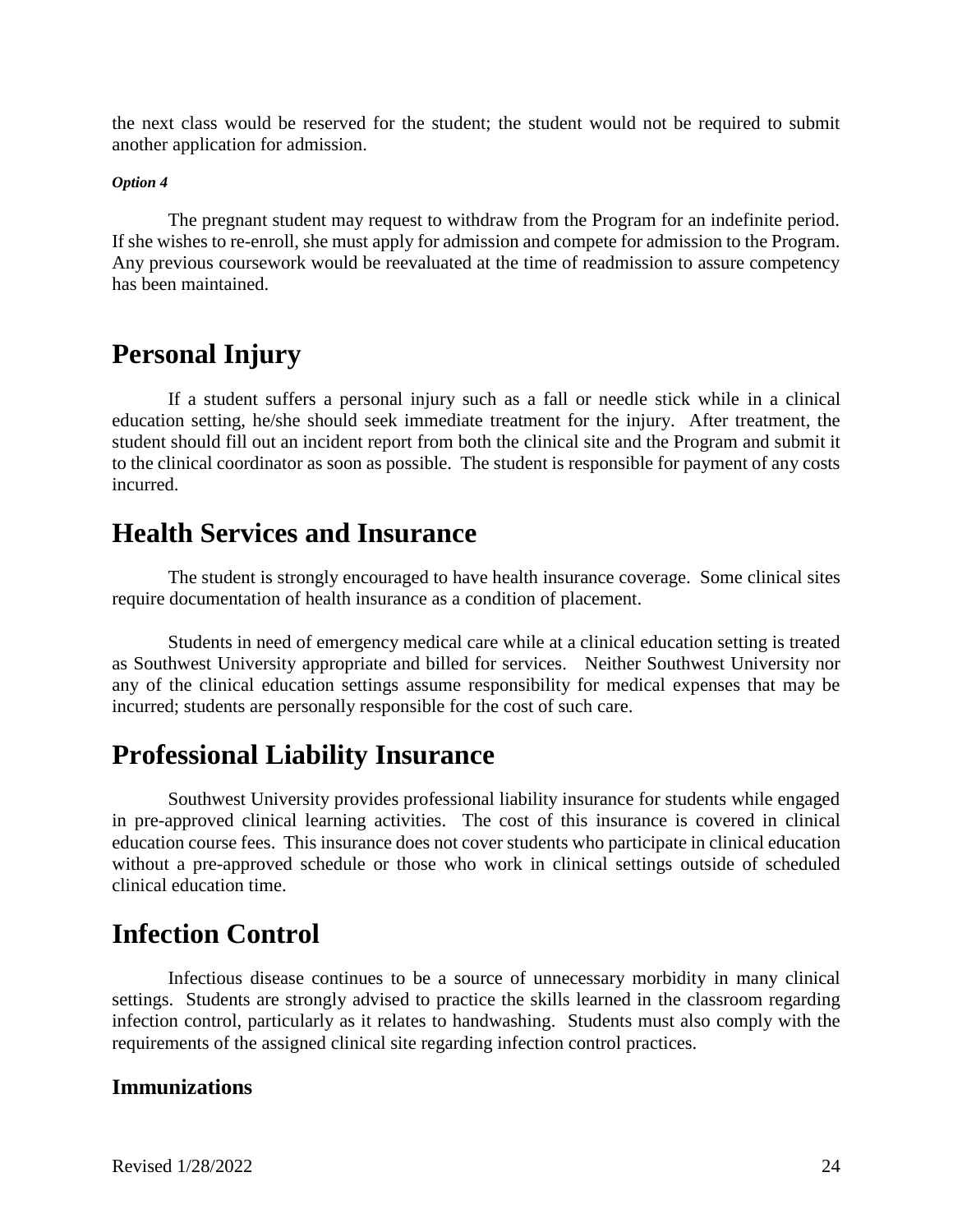Before beginning clinical education, all students are responsible for showing proof of MMR, Hepatitis B, and varicella immunity by providing a recent immunological titer panel, Tdap immunity (vaccination during the last 10 years), and seasonal flu vaccination. A yearly **negative** two-step tuberculosis skin test or, if appropriate, follow-up care with a recent PA chest x-ray. If the student cannot provide a positive immunological titer panel, the student must document an MMR, Hepatitis B, and/or Varicella immunizations. Any student who elects to not receive vaccination must sign a form indicating this declination and a reason. However, a clinical affiliate may require titers/immunization before any rotation as a mandatory requirement. The student will not be placed into a new site if refused by the assigned clinical site already appointed by the clinical coordinator. The student always has an option to sit the term out and be placed in a new site. However, a seat or re-entry is not ever guaranteed.

#### <span id="page-24-0"></span>**Infectious Disease**

Students with infectious diseases, other than a common cold, may not attend clinical education. The student should inform the clinical coordinator and the clinical instructor immediately upon diagnosis.

#### <span id="page-24-1"></span>**Freedom from Harassment**

The Program strives to provide an educational environment that is free from all forms of discrimination and conduct that can be considered harassing, coercive, or disruptive, including sexual harassment. This includes all clinical education settings. It expects all faculty and students to treat others with dignity, respect, courtesy, and honesty.

If a student believes he or she is being subjected to comments or conduct of a sexual nature, where the behavior tends to threaten, offend, or create a hostile environment, the student should immediately report such conduct to the clinical coordinator or program director. If the offense is perceived to be on the part of the program director or clinical coordinator, then the conduct should be reported to that individual's immediate supervisor.

#### <span id="page-24-2"></span>**Orientation**

Each student will receive an orientation to the clinical site upon initial assignment. It is important for both the student and the site that this occurs as soon as possible. In the event of questions or concerns in regards to the information provided during orientation, the student must feel free to address any concern with the program director or clinical coordinator.

### <span id="page-24-3"></span>**Incident Reporting**

<span id="page-24-4"></span>In the case of any unusual incident, the student needs to submit an incident report. Both the clinical setting's incident report form and Southwest University incident report form must be completed and appropriately submitted. Failure to complete and submit appropriate reporting forms is grounds for discipline, up to and including dismissal from the Program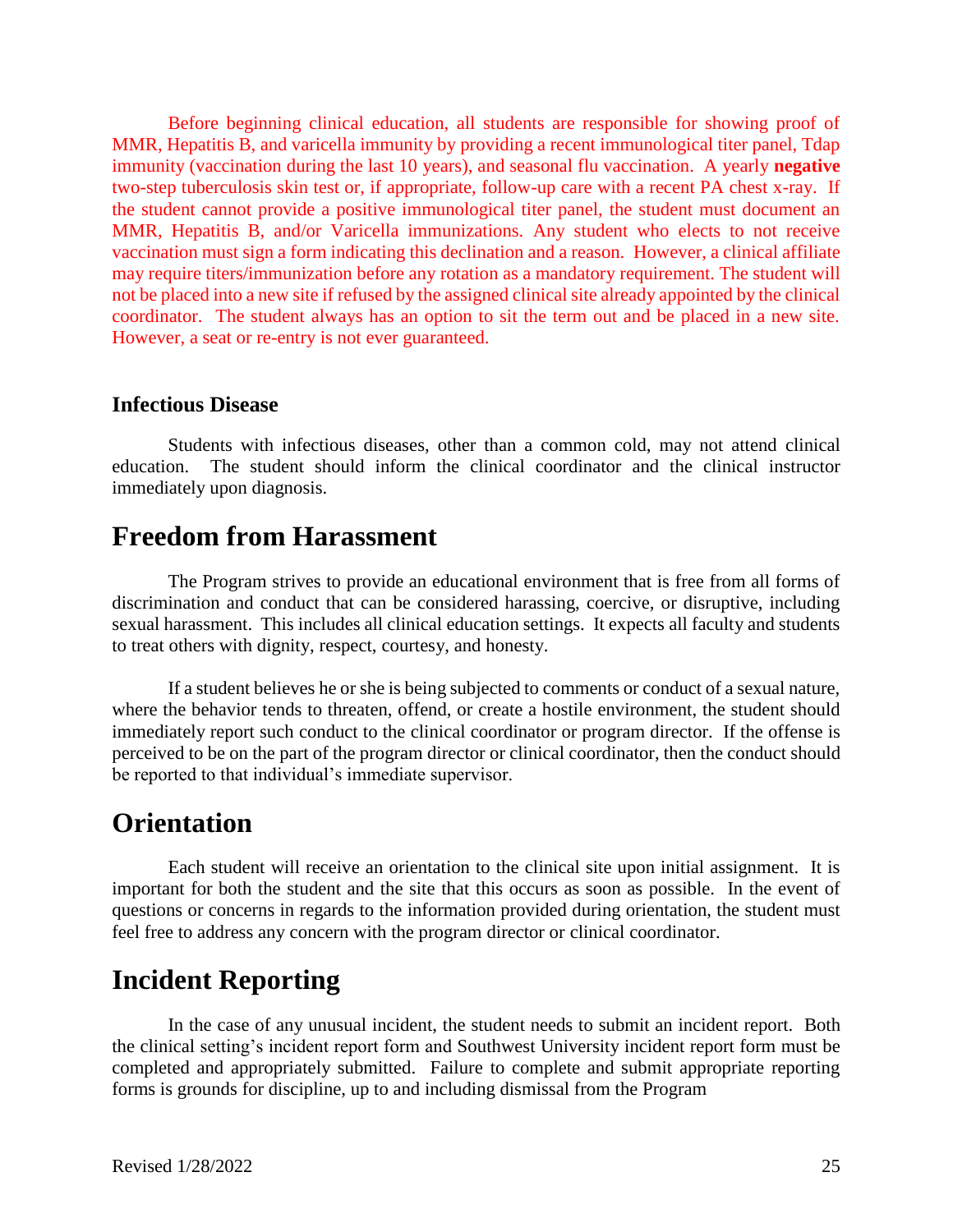## **Section 6 Student Discipline**

#### <span id="page-25-1"></span><span id="page-25-0"></span>**Introduction**

Students are subject to the same disciplinary procedures during clinical education courses as during classroom instruction on campus. This handbook has specific rules for the students of the AAS Surgical Technology program who have committed actions that need disciplinary actions, therefore is independent of the SU students' handbook and disciplinary actions are not arguable intending to counteract one handbook with the other.

### **Dismissal from a Clinical Site**

Although clinical affiliates or affiliate personnel cannot dismiss students from the Program, they do have the right to ask for removal from the site of a student if, in their opinion, the student is not performing up to his or her level of education, fails to act professionally, or is not reliably attending clinical education. If a student is asked to leave a clinical site before the end of a term, the Program cannot guarantee another placement that allows the student to complete the term. The student may or may not receive another placement. The out-of-sequence student will be the lowest in priority for clinical assignments. The student may receive an F for the clinical term, and the hours accumulated during the term will not count toward the graduation requirement. *If a student is asked to leave more than one clinical site, the student will be dismissed from the Program.* The student can be removed from a clinical site if they are not performing, meeting goals, any academic misconduct, and unprofessional behavior, or meeting any standards set forth by the site as stated above.

If a student is removed from a clinical site for any reason, the student will have to wait a minimum of one term or more depending upon the availability of a clinical site.

<span id="page-25-2"></span>Being removed from a clinical site does not lead to automatic replacement it may lead to expulsion from the program.

### **Appendix A Scope of Practice**

#### <span id="page-25-3"></span>**Preamble:**

The purpose of this document is to define the Scope of Practice for Surgical Technology and to specify their roles as members of the health care team, acting in the best interest of the patient. This scope of practice is a "living" document that will evolve as the technology expands.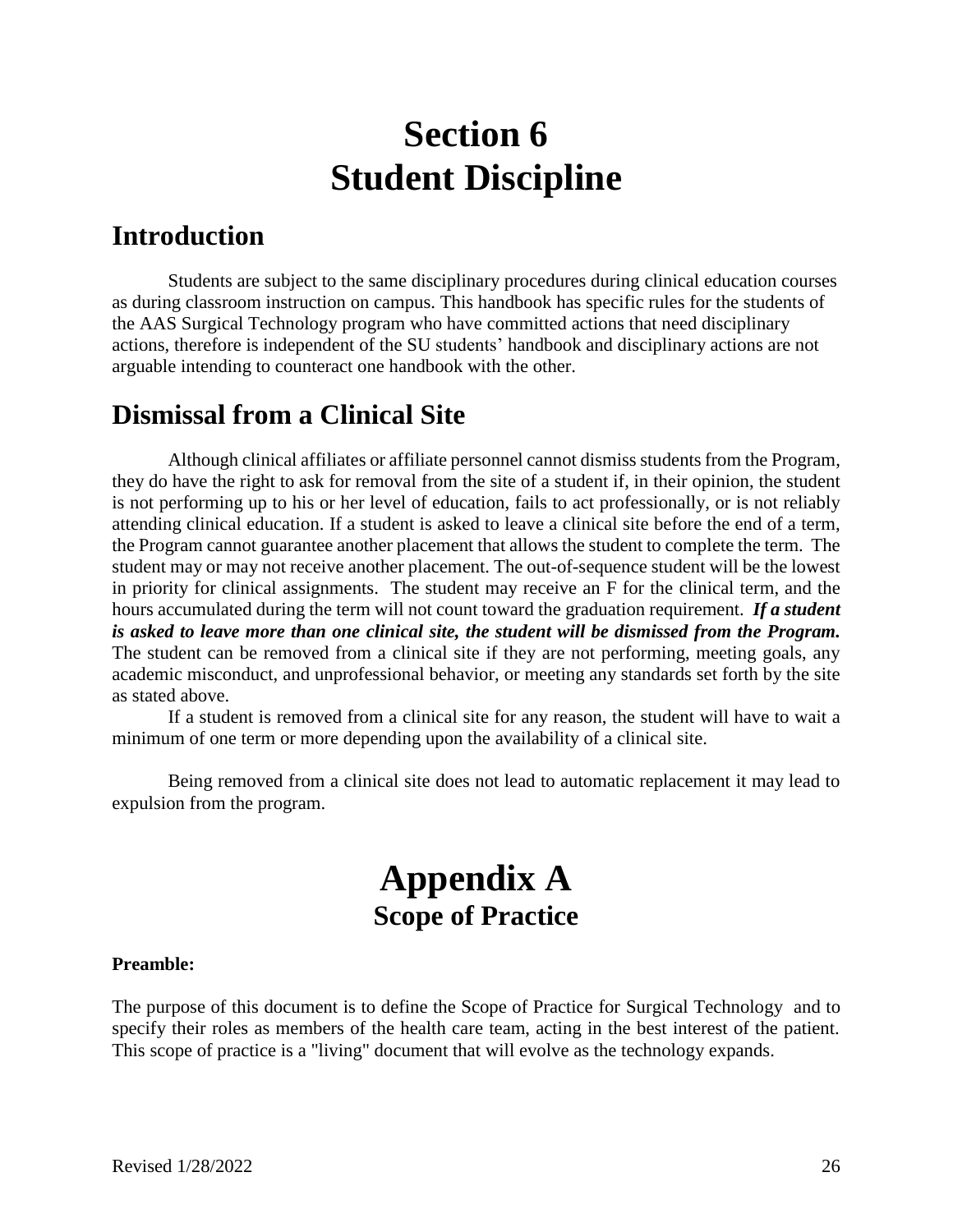#### **Definition of the Profession:**

The following description of the surgical technologist is provided as a general guideline of the duties that a surgical technologist may be required to perform or to assist others to perform in order to function as a part of the surgical team. The surgical technologist primarily functions in the scrub role but may assist the surgical team in other ways as needed. In order to meet program accreditation requirements and to prepare student for the National Board of Surgical Technology Board Certified Surgical Technologist exam, students of Southwest University Surgical Technology Program are erudite in a diversity of surgical skills.

## **Appendix B AST Code of Ethics**

#### <span id="page-26-2"></span><span id="page-26-1"></span><span id="page-26-0"></span>AST POSITION STATEMENT CODE OF ETHICS

- <span id="page-26-3"></span>1. To maintain the highest standards of professional conduct and patient care.
- <span id="page-26-4"></span>2. To hold in confidence with respect to the patient's beliefs, all personal matters.
- <span id="page-26-5"></span>3. To respect and protect the patient's legal and moral rights to quality patient care.
- <span id="page-26-6"></span>4. To not knowingly cause injury or any injustice to those entrusted to our care.
- <span id="page-26-7"></span>5. To work with fellow technologists and other professional health groups to promote harmony and unity for better patient care.
- <span id="page-26-8"></span>6. To always follow the principles of asepsis.
- <span id="page-26-9"></span>7. To maintain a high degree of efficiency through continuing education.
- <span id="page-26-10"></span>8. To maintain and practice surgical technology willingly, with pride and dignity.
- <span id="page-26-11"></span>9. To report any unethical conduct or practice to the proper authority.
- <span id="page-26-12"></span>10. To adhere to the Code of Ethics at all times in relationship to all members of the health care team.

## **Appendix C**

#### **Petition to Return to the Program**

Students wishing to petition to return to the program must submit a letter to the program director indicating their intent to return with outlined plan for success. The program director has the discretion to approve or deny petition for readmission.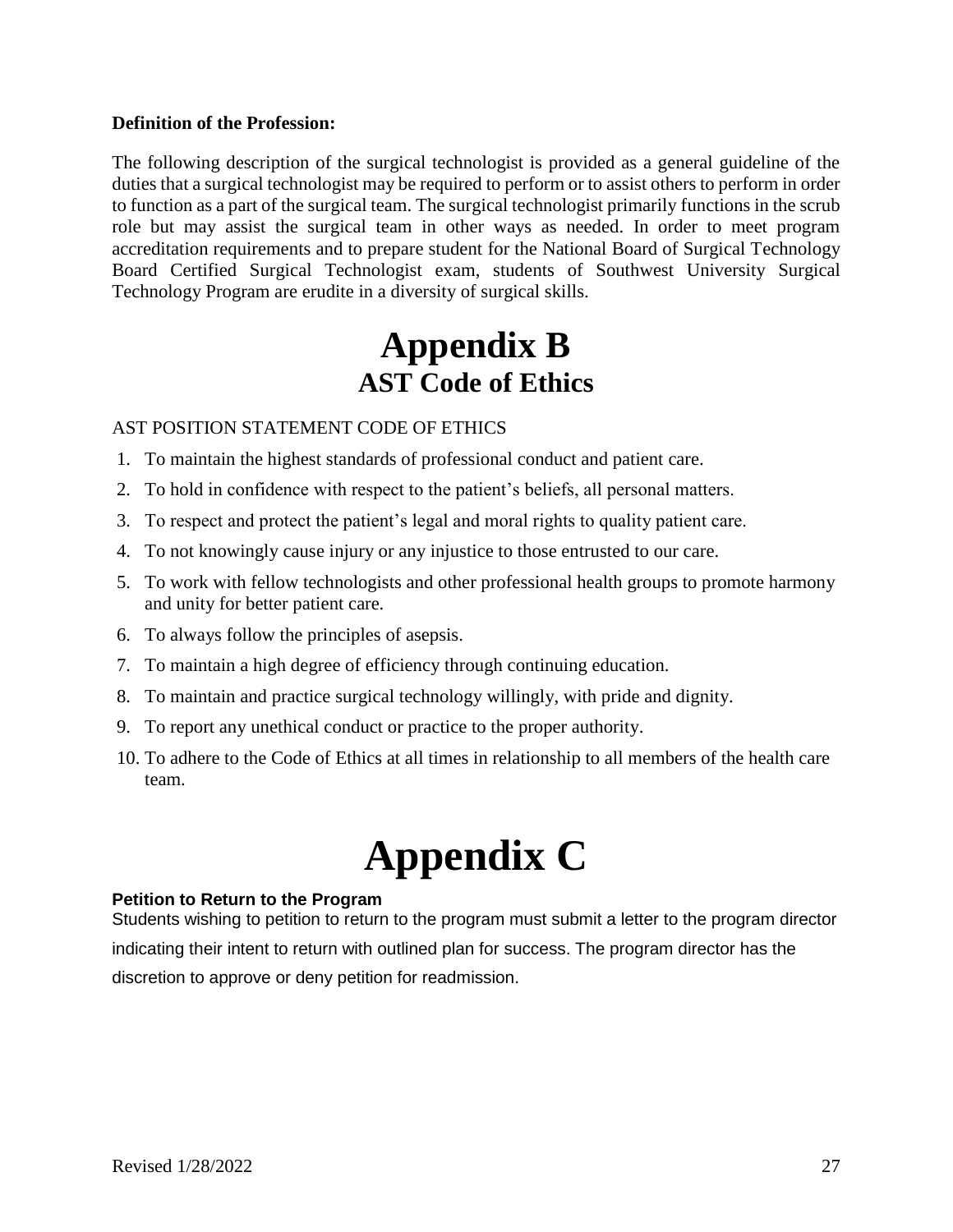## <span id="page-27-0"></span>**Acceptance of Responsibility**

**(Effective 2020)**

I have received an electronic/Hardcopy of the Southwest University Clinical Education Handbook.

I accept responsibility for *understanding* the policies and procedures set

forth and for *complying* with them throughout my enrollment in the Program. (Failure to return this sheet will delay clinical placement.)

Student Name: (Please print) \_\_\_\_\_\_\_\_\_\_\_\_\_\_\_\_\_\_\_\_\_\_\_\_\_\_\_\_\_\_\_\_\_\_\_\_\_\_\_\_

Student Signature: \_\_\_\_\_\_\_\_\_\_\_\_\_\_\_\_\_\_\_\_\_\_\_\_\_\_\_\_\_\_\_\_\_\_\_\_\_\_\_\_\_\_\_\_\_\_\_\_\_\_\_\_\_\_\_\_\_

Date: \_\_\_\_\_\_\_\_\_\_\_\_\_\_\_\_\_\_\_\_\_\_\_\_\_\_\_\_\_\_\_\_\_\_\_\_\_\_\_\_\_\_\_\_\_\_\_\_\_\_\_\_\_\_\_\_\_\_\_\_\_\_\_\_\_\_\_\_\_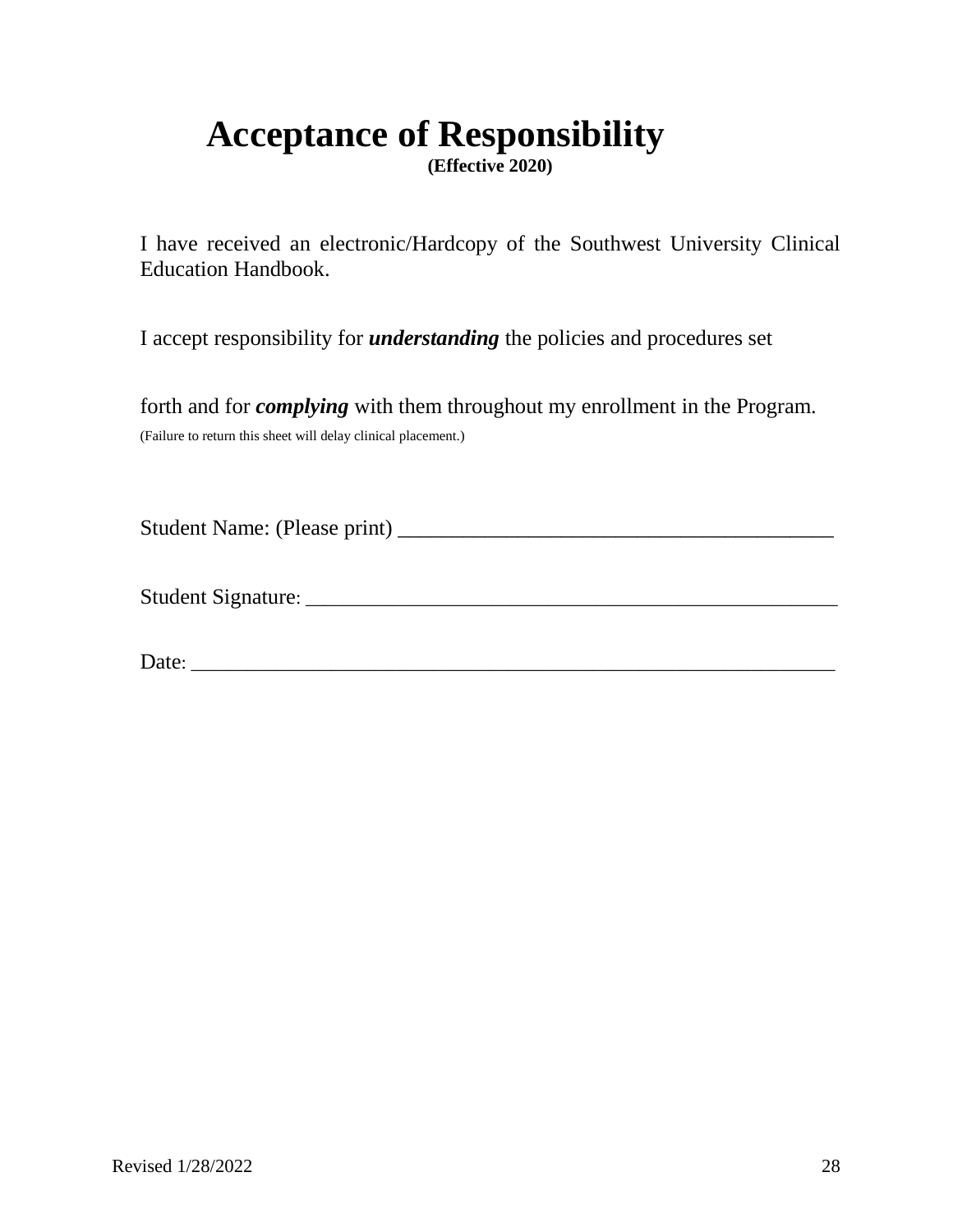

Pregnancy Declaration Form

I \_\_\_\_\_\_\_\_\_\_\_\_\_\_\_\_\_\_\_\_\_\_\_\_\_\_\_\_\_\_\_\_\_\_ declare my pregnancy and elect the following option

(circle one):

Option 1 I request no modification whatsoever in my Program.

Option 2 I request to not participate in any procedure where radiation would be used. I understand that I must complete the required competencies before graduation and that may include making up rotations in these areas.

Option 3 I request a leave of absence, not to exceed one year. I intend to complete the course(s) in which I am currently enrolled.

Option 4 I request a leave of absence, not to exceed one year. I will withdraw from the course(s) in which I am currently enrolled.